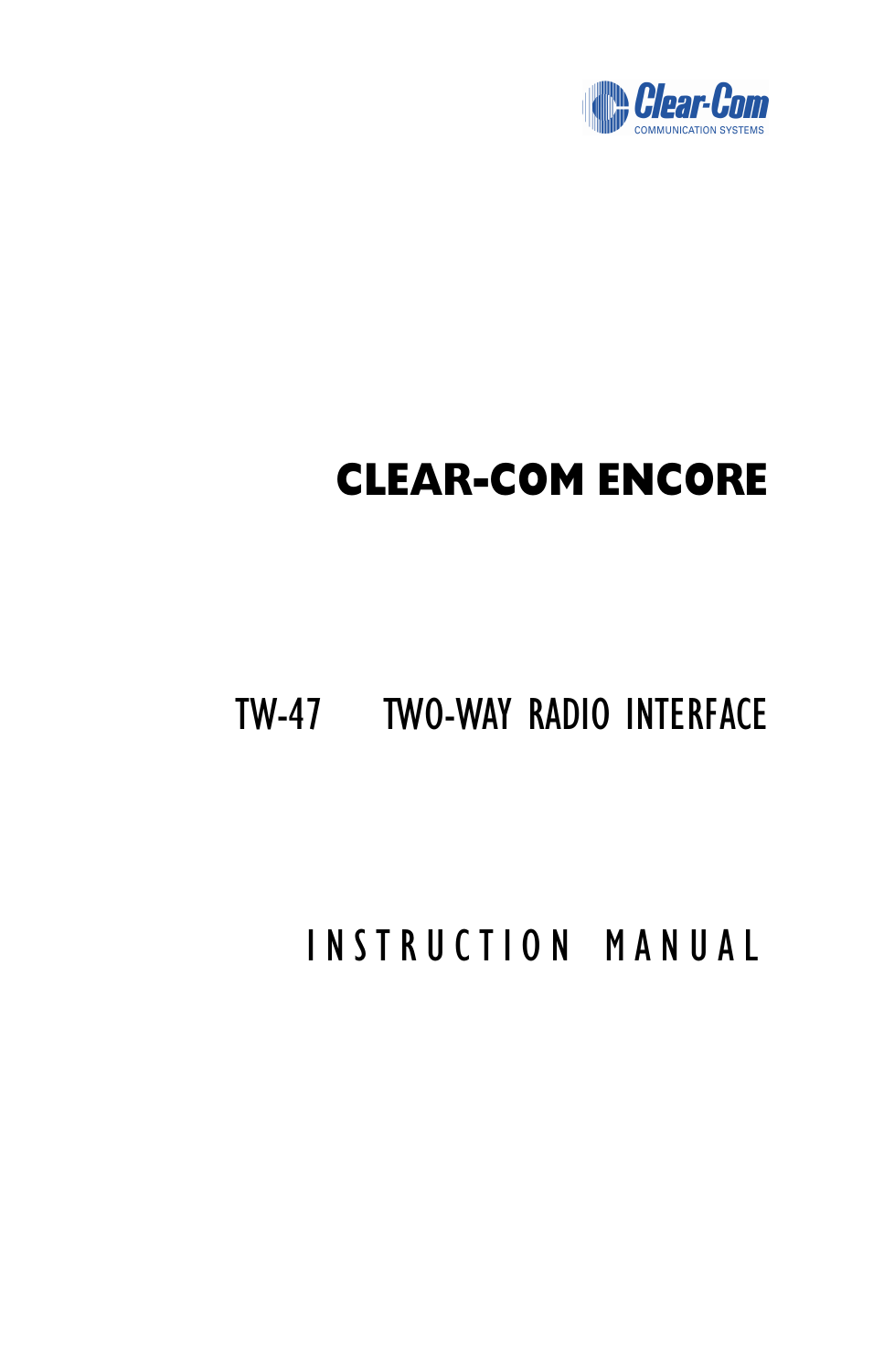TW-47 Two-Way Radio Interface Instruction Manual © 2007 Vitec Group Communications Ltd. All rights reserved.

Part Number 810502Z Rev. 2

Vitec Group Communications, LLC. 850 Marina Village Parkway Alameda, CA 94501 U.S.A

Vitec Group Communications 7400 Beach Drive Cambridge Research Park Cambridgeshire United Kingdom CB25 9TP

Vitec Group Communications Room 1806, Hua Bin Building No. 8 Yong An Dong Li Jian Guo Men Wai Ave Chao Yang District Beijing, P.R. China 100022

® Clear-Com,CellCom/FreeSpeak and the Clear-Com Communication Systems logo are registered trademarks of The Vitec Group plc.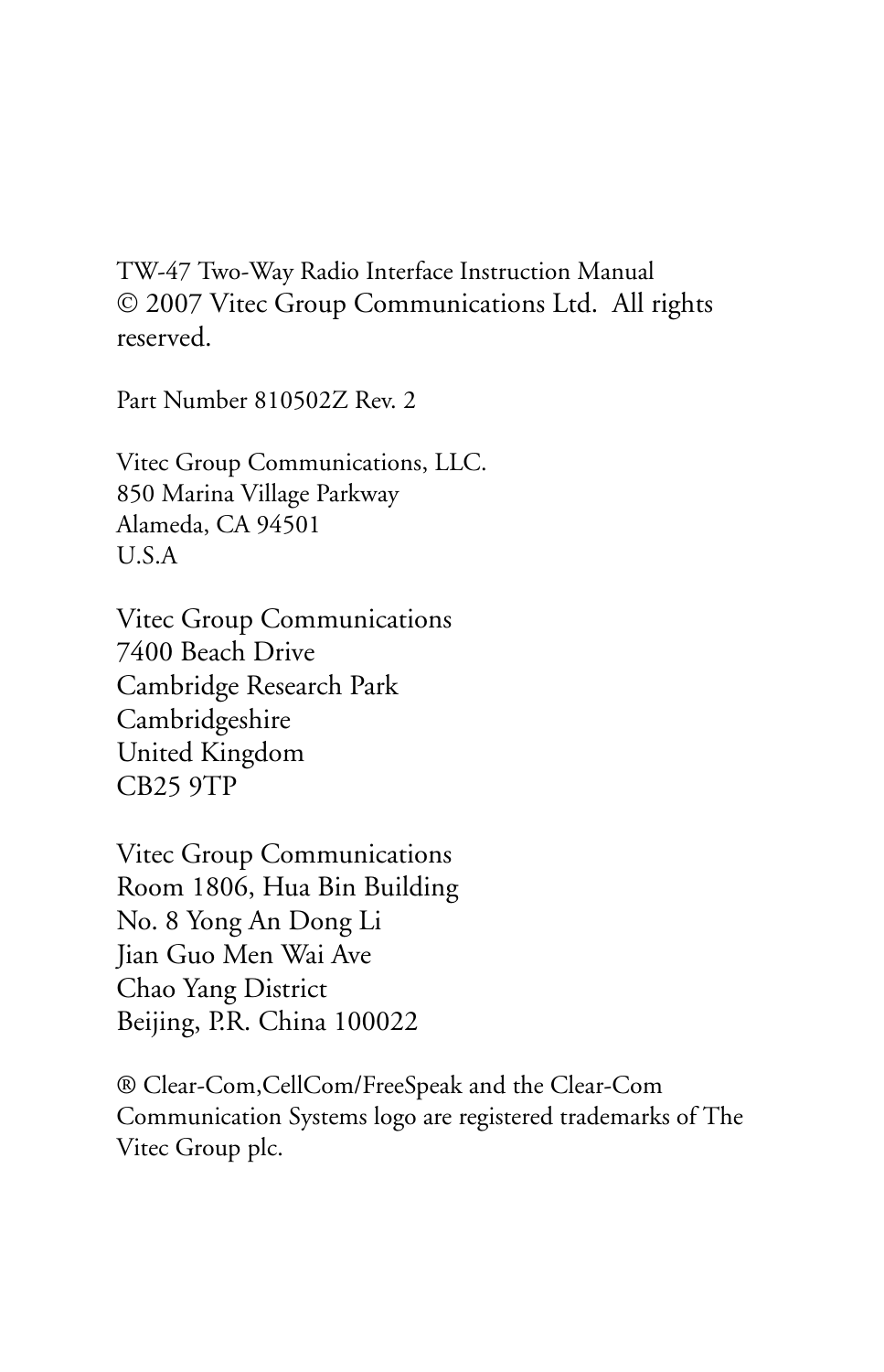# **CONTENTS**

| Features of the TW-47 System 1-1                                                                             |
|--------------------------------------------------------------------------------------------------------------|
| Description of the TW-47  1-2                                                                                |
| Connecting the TW-47 to the Base Station Radio 1-3                                                           |
| Building Your Custom Cable 1-4                                                                               |
|                                                                                                              |
| Call Signal Frequency Adjust 1-9<br>Check Out and Operation of the TW-47 System 1-9                          |
| TW-47 Front Panel Controls and Lights 1-11                                                                   |
|                                                                                                              |
|                                                                                                              |
| Wiring Cables for Specific Radio Types 2-1                                                                   |
| For Motorola: Radius, GP300, SP-50, and Sport 7x2-1<br>For Yaesu: FT-411, 811, 911; FT-415, 815; FT-530; FT- |
| For Uniden: Model SPH; Motorola: Radius P-50 . 2-2                                                           |
|                                                                                                              |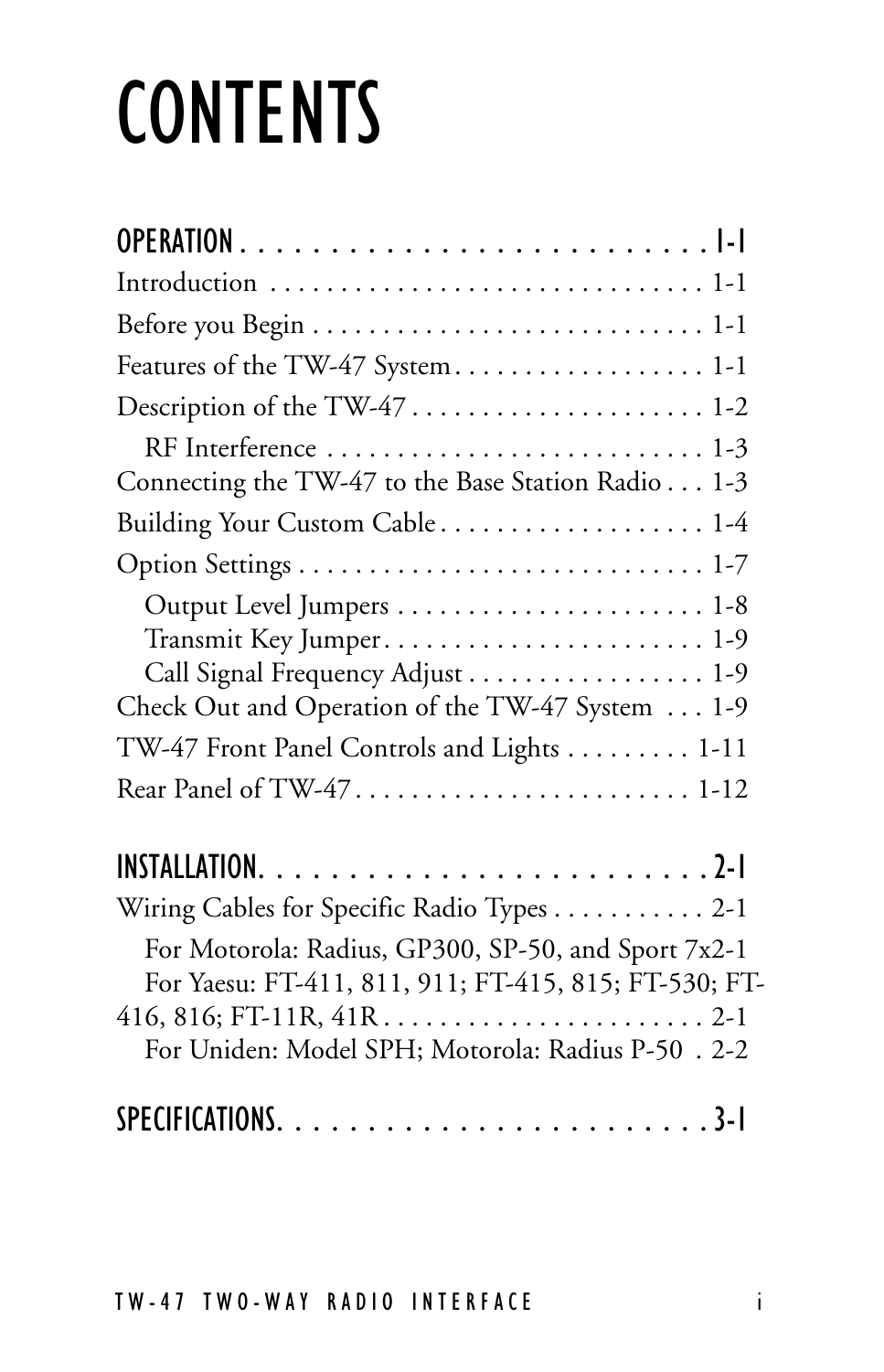| TW-47 Technical Specifications. 3-1  |
|--------------------------------------|
|                                      |
|                                      |
|                                      |
|                                      |
|                                      |
| Warranty Repairs and Returns 4-iii   |
| Non-Warranty Repairs and Returns4-iv |
|                                      |
|                                      |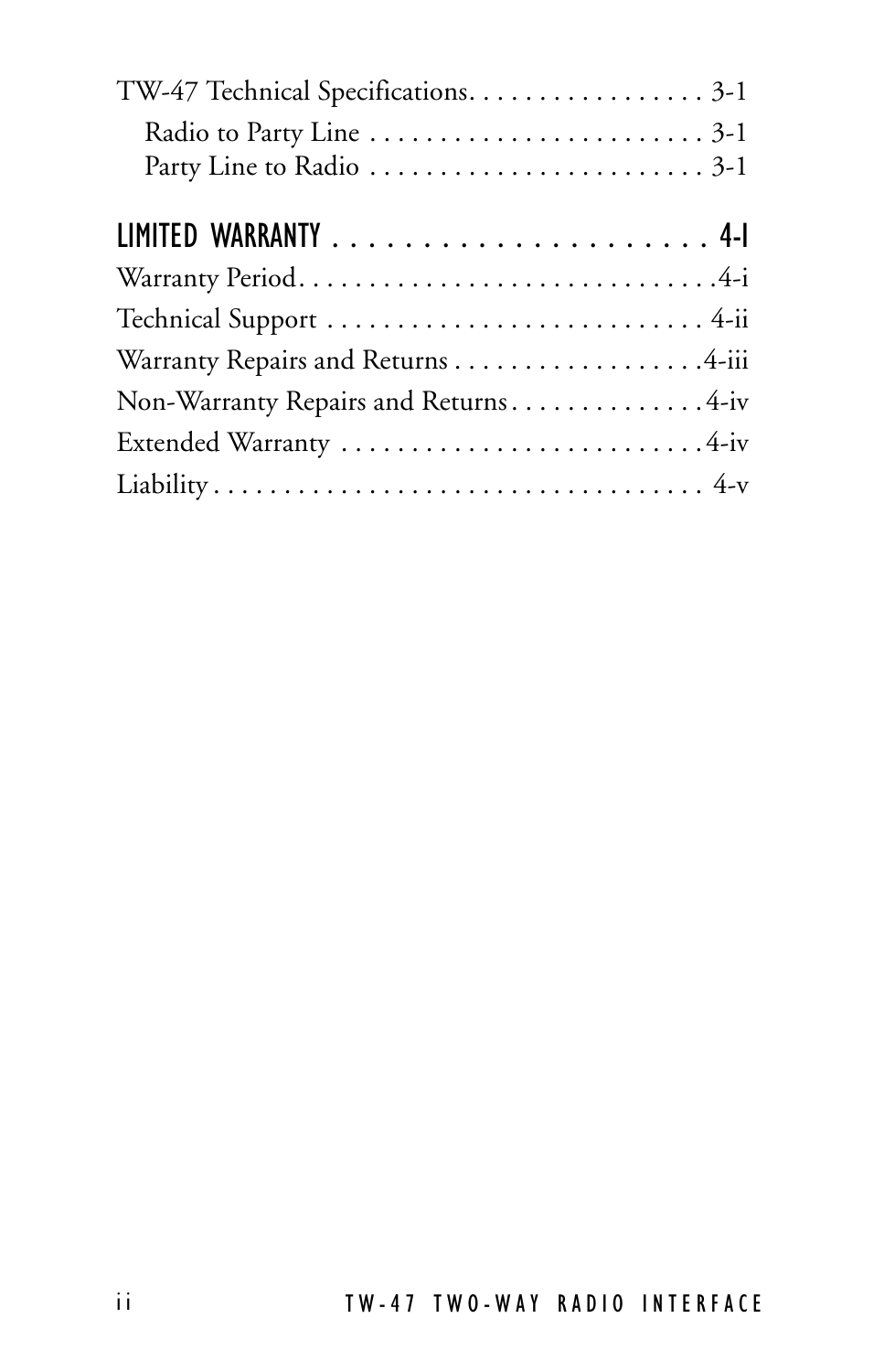# IMPORTANT SAFETY INSTRUCTIONS

- 1. Read these instructions.
- 2. Keep these instructions.
- 3. Heed all warnings.
- 4. Follow all instructions.
- 5. Do not use this apparatus near water.
- 6. Clean only with dry cloth.
- 7. Do not block any ventilation openings. Install in accordance with the manufacturer's instructions.
- 8. Do not install near any heat sources such as radiators, heat registers, stoves, or other apparatus (including amplifiers) that produce heat.
- 9. Only use attachments/accessories specified by the manufacturer.
- 10. Use only with the cart, stand, tripod, bracket, or table specified by the manufacturer, or sold with the apparatus. When a cart is used, use caution when moving the cart/apparatus combination to avoid injury from tip-over.
- 11. Unplug this apparatus during lightning storms or when unused for long periods of time.
- 12. Refer all servicing to qualified service personnel. Servicing is required when the apparatus has been damaged in any way, such as power-supply cord or plug is damaged, liquid has been spilled or objects have fallen into the apparatus, the apparatus has been exposed to rain or moisture, does not operate normally, or has been dropped.
- 13. **WARNING:** To reduce the risk of fire or electric shock, do not expose this product to rain or moisture.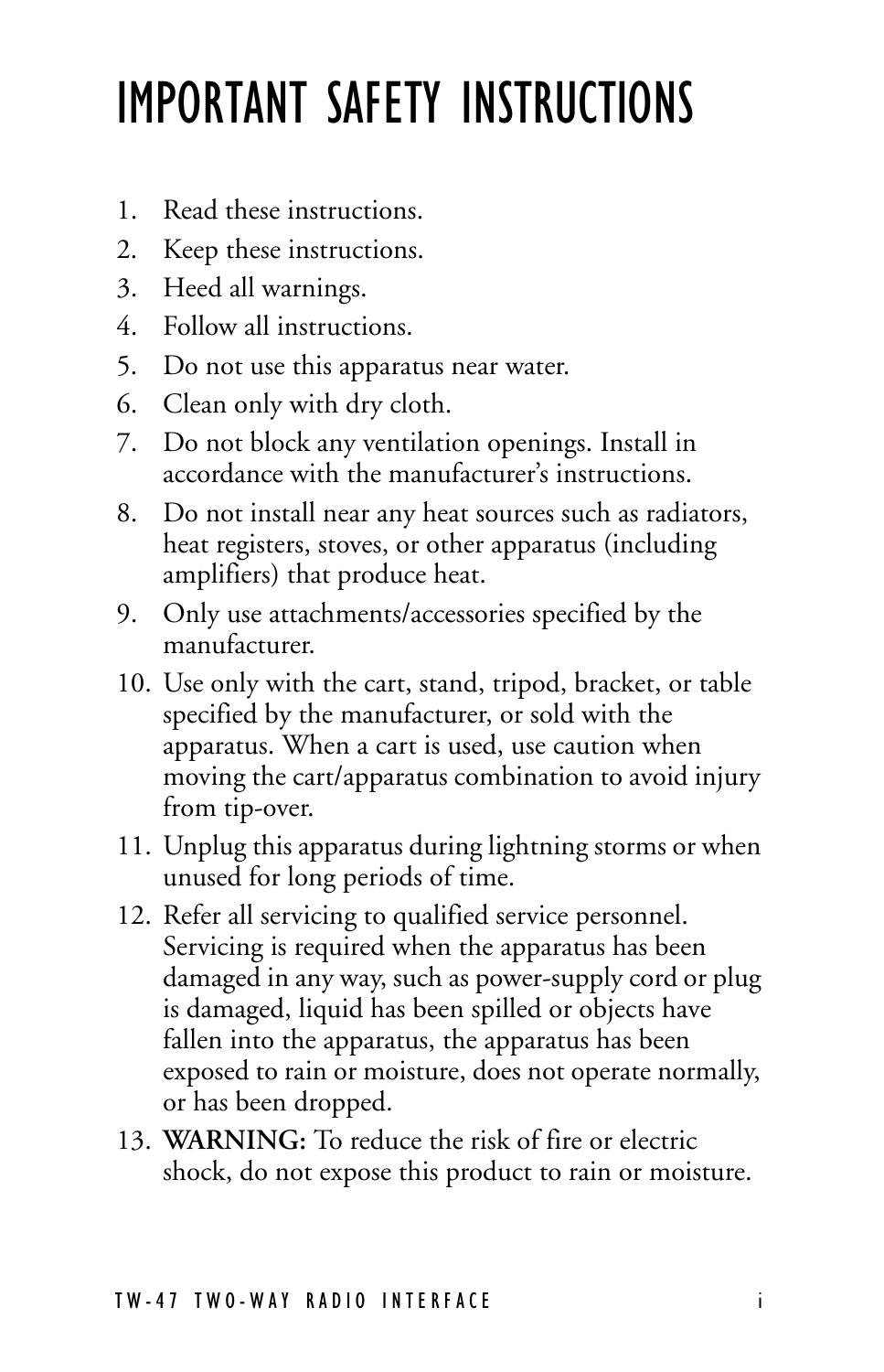**Please familiarize yourself with the safety symbols in Figure 1. When you see these symbols on this product, they warn you of the potential danger of electric shock if the station is used improperly. They also refer you to important operating and maintenance instructions in the manual.** 





This symbol alerts you to the presence of uninsulated dangerous voltage within the product's enclosure that might be of sufficient magnitude to constitute a risk of electric shock. Do not open the product's case.



This symbol informs you that important operating and maintenance instructions are included in the literature accompanying this product.

*Figure 1: Safety Symbols*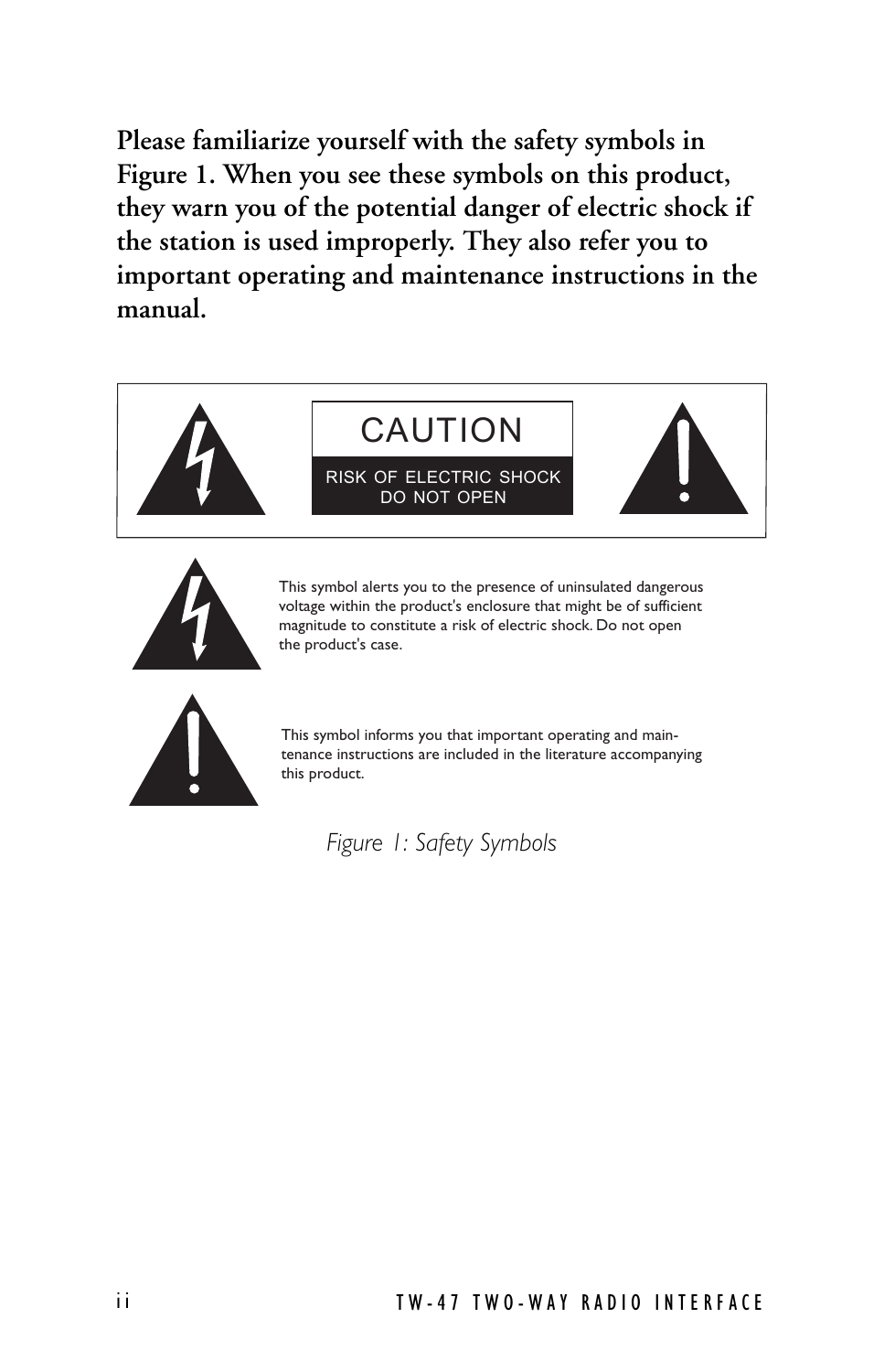#### **EMC AND SAFETY**

**The TW-47 Two-Way Radio Interface meets all relevant CE and FCC specifications set out below:**

**EN55103-1 Electromagnetic compatibility. Product family standard for audio, video, audio-visual, and entertainment lighting control apparatus for professional use. Part 1: Emissions.**

**EN55103-2 Electromagnetic compatibility. Product family standard for audio, video, audio-visual, and entertainment lighting control apparatus for professional use. Part 2: Immunity.**

**And thereby compliance with the requirement of Electromagnetic Compatibility Directive 2004/108/EC and Low Voltage Directive 2006/95/EC**

**This device complies with Part 15 of the FCC Rules. Operation is subject to the following two conditions: (1) this device may not cause harmful interference, and (2) this device must accept any interference received, including interference that may cause undesired operation.**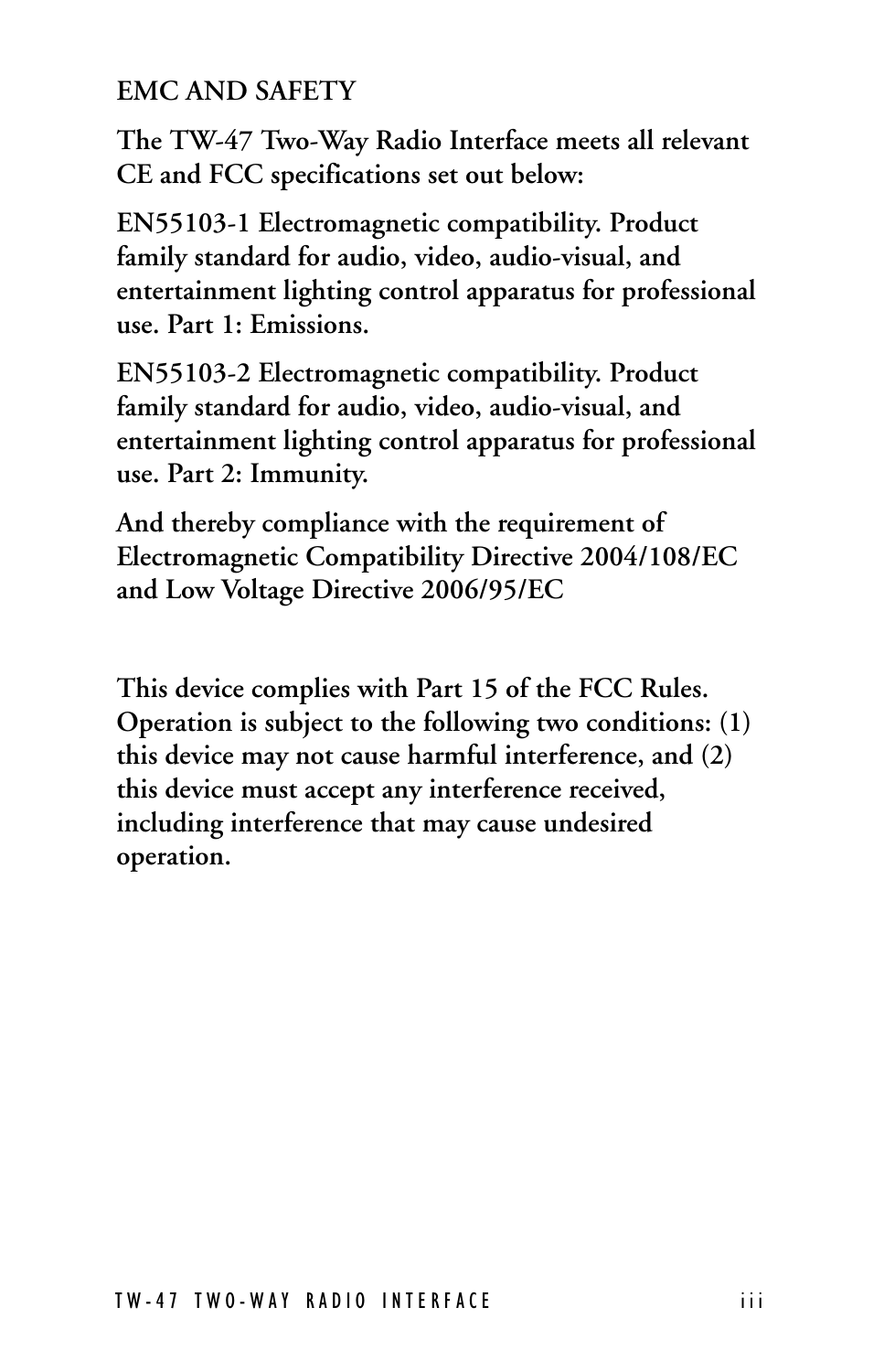#### iv TW-47 TWO-WAY RADIO INTERFACE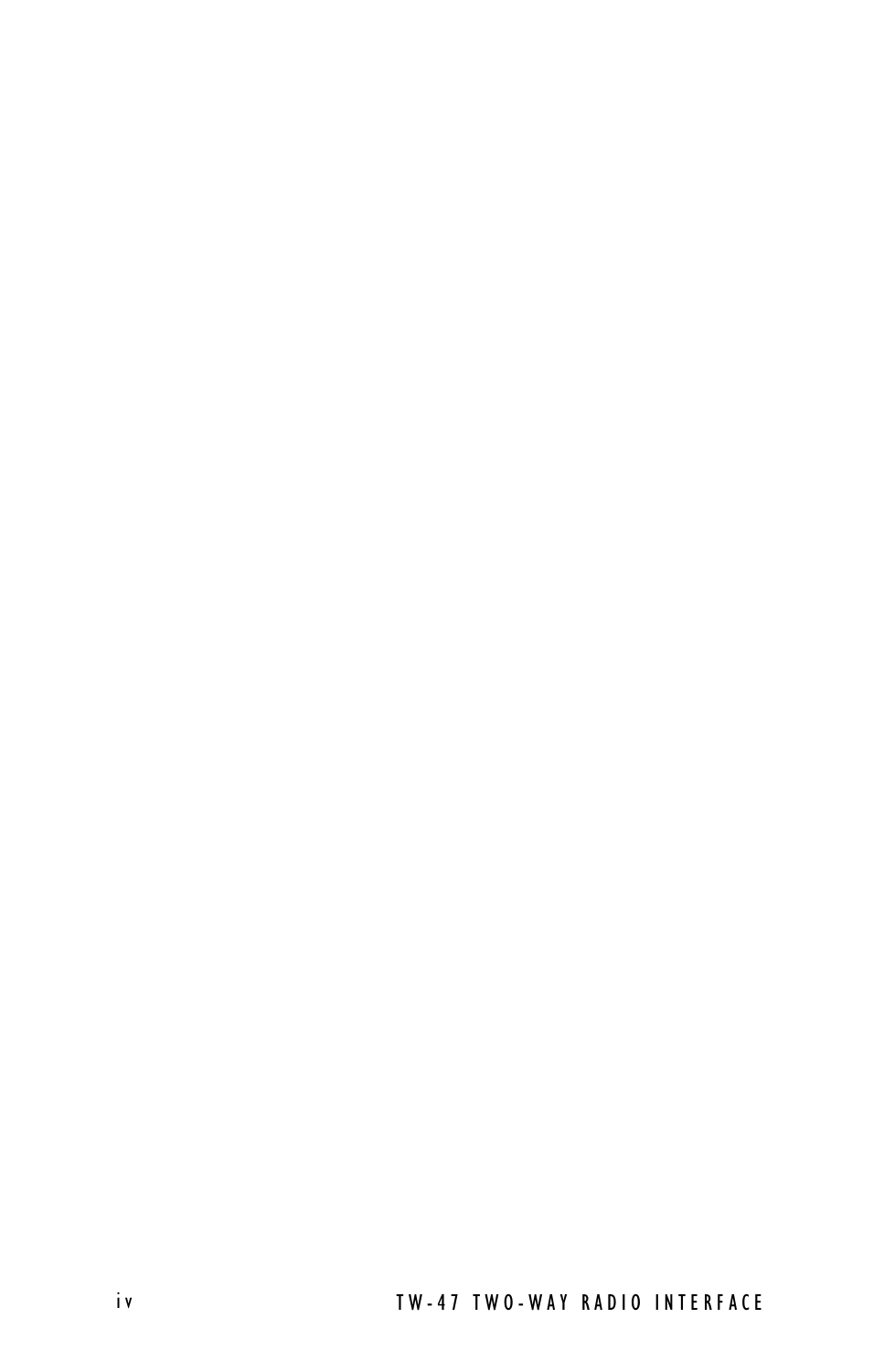# <span id="page-8-0"></span>1 OPERATION

# <span id="page-8-1"></span>**INTRODUCTION**

Congratulations on choosing this Clear-Com product. Clear-Com was established in 1968 and remains the market leader in providing intercoms for entertainment, educational, broadcast and industrial applications. The ruggedness and high build-quality of Clear-Com products defines the industry standard. In fact, many of our original beltpacks and main stations are still in daily use around the world.

## <span id="page-8-2"></span>**BEFORE YOU BEGIN**

To get the most out of your Clear-Com equipment, read this manual carefully. It will answer many questions you may have about operating and servicing your equipment. You may also call Clear-Com's customer service department at (510) 337-6600 for answers to any questions that are not covered in this manual.

# <span id="page-8-3"></span>**FEATURES OF THE TW-47 SYSTEM**

- Any walkie-talkie with an external microphone input and earphone output can be connected to the TW-47.
- Clear-Com or TW Channel A or B intercom line operation.
- Powered from the intercom system.
- Base station radio keyed from intercom call signal.
- Visual transmitter keying indicator.
- Audio level indicator.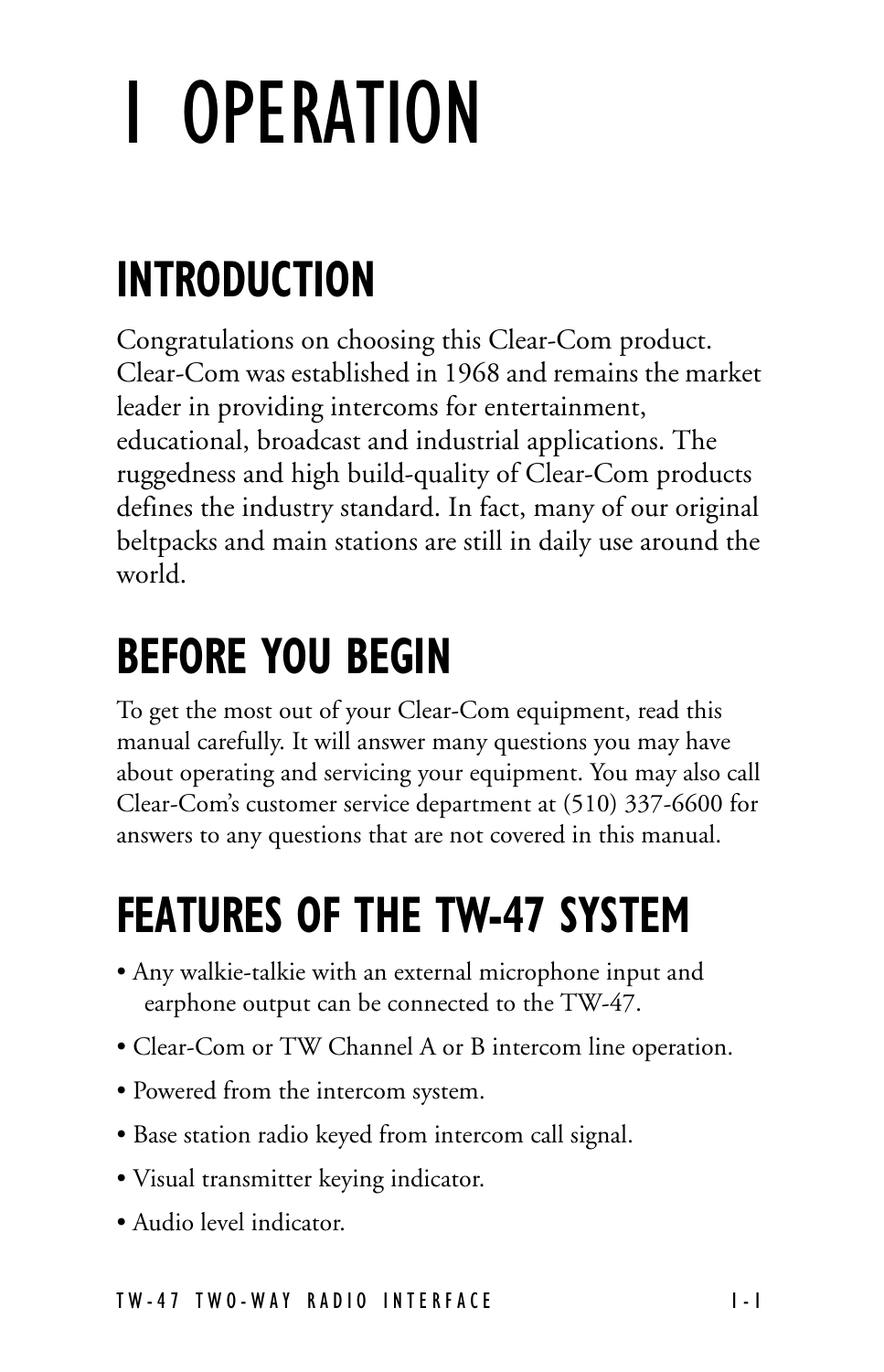• Separate transmit and receive level control adjustment.

# <span id="page-9-0"></span>**DESCRIPTION OF THE TW-47**

The TW-47 two-way radio interface is a one-channel unit that is used to connect a two-way radio (commonly known as a walkietalkie) to any channel in a party-line intercom system. When used with remote radios, the radio connected to the TW-47 acts as if it were the base station for a wireless remote system. The illustration in [Figure 1-1](#page-9-1) shows a typical intercom setup.



<span id="page-9-1"></span>*Figure 1-1: Typical Intercom Setup Connecting the TW-47 to the Intercom System* 

The TW-47 is connected to the intercom system by a 2 conductor, shielded cable plugged into its female XLR jack, labeled "intercom." The pin-out connectors on the XLR are configured as follows:

**Pin 1** - Shield

**Pin 2** - Power/TW Channel A

**Pin 3** - Intercom audio/TW Channel B

This is the standard wiring for a Clear-Com intercom system. With a different setting of the internal switches, the TW-47 will also accommodate RTS® and compatible systems.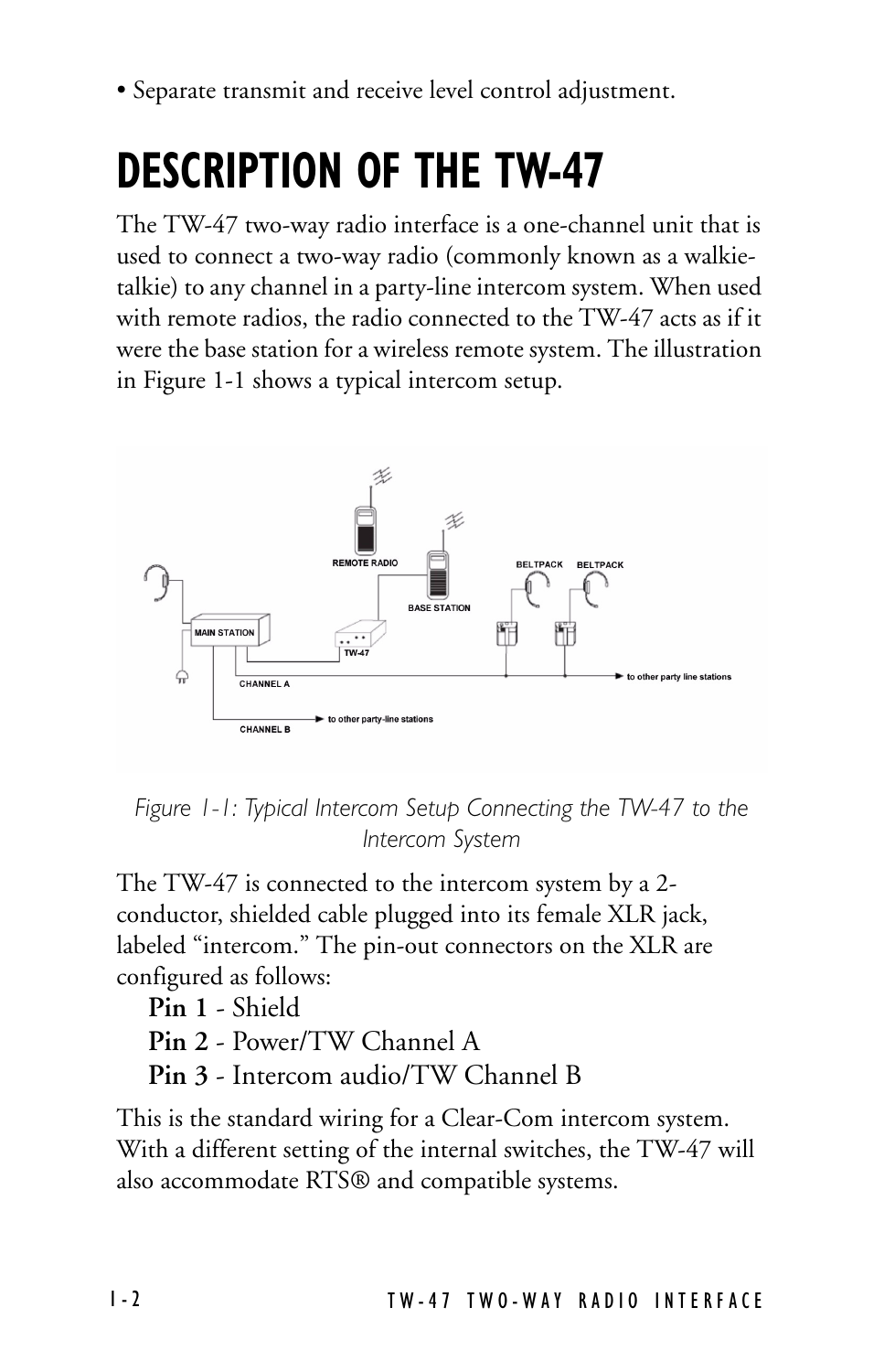The TW-47 should be connected to the intercom station nearest to the person who will be operating the base-station radio. If the unit is being connected directly to the main intercom station, it should, if possible, be connected directly to a separate main station output.

### <span id="page-10-0"></span>RF INTERFERENCE

To avoid RFI interference, make sure the base-station radio and the TW-47 interface is well removed from the intercom station to which it is connected (2 to 5 feet / .6 to 1.52 m). Make sure the cable connecting the TW-47 to the main station is kept separate from the other intercom cables.

## <span id="page-10-1"></span>**CONNECTING THE TW-47 TO THE BASE STATION RADIO**

In order to accommodate the widest variety of 2-way radios, the TW-47 is supplied with a 9-pin connector and wiring diagrams for many two-way radios. (See "Wiring Cables for Specific Radio Types" later in this manual.) This will allow you to make your own custom-made cable for your particular radio. This connector socket is labeled on the TW-47 back panel as TWO-WAY RADIO.

The combination of internal jumpers, connector wiring and front panel "Transmit" and "Receive" level controls assures correct level matching to virtually any radio. A relay provides the required "push-to-talk" transmitter "keying" of the radio. This relay is activated when the "call signal" on the Clear-Com intercom channel is detected. The relay contacts, in conjunction with the custom-made cable, allow for correct transmitter keying to virtually any type of radio. The illustration in [Figure 1-2](#page-11-1) is a simplified schematic showing the DB-9 connections.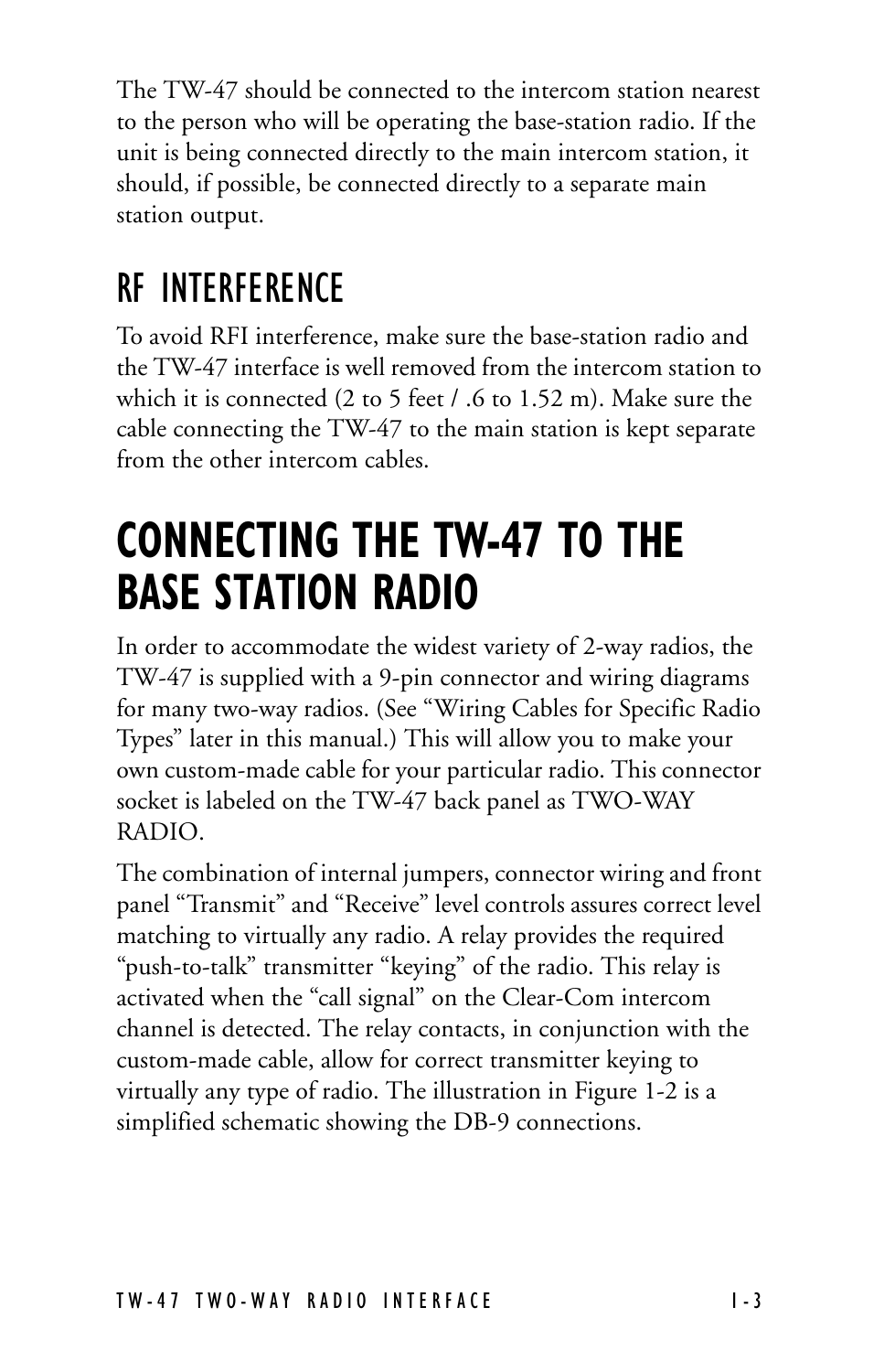

<span id="page-11-1"></span>*Figure 1-2: Connecting the TW-47 to a Base Station Radio*

## <span id="page-11-0"></span>**BUILDING YOUR CUSTOM CABLE**

To connect the base-station radio to the TW-47, you must build your own custom connector cable. This involves several steps.

- 1. Obtain or make a cable using mini or micro plugs that fit your radio. Use single conductor shielded wire for each cable. Miniature type stereo cable is a good choice. Solder these cables to the DB9 connector as shown in example 1. This cable length should be kept under 5 feet (1.52 m). A good source of molded connectors for your radio would be an external microphone or earphone which can be purchased from your radio supplier. You need to cut off the microphone or earphone as it will not be needed.
- 2. The next step will be to set the type and level of microphone. The TW-47 has three internal jumpers that can be set for specific types of microphones. The three illustrations that follow show how the TW-47 jumpers and male DB-9 on the channel cable are configured for most radios. The section that follows, "Option Settings," gives instructions for setting the TW-47's internal jumpers.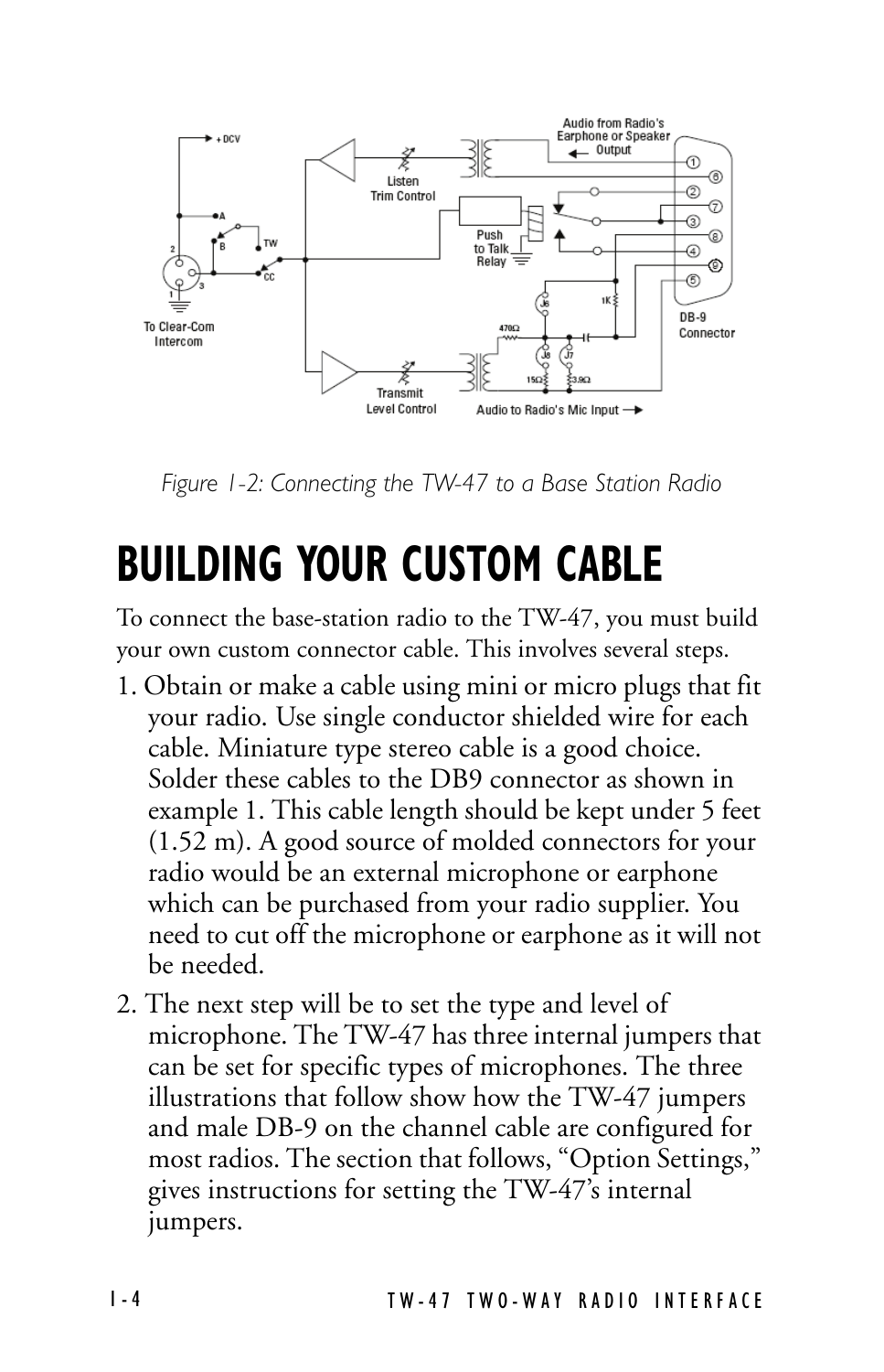3. The most difficult setting is getting your particular radio to key properly. Every radio has a different method of externally keying its transmitter. To determine how to set the jumpers and wire the connector, you need to know what type of external microphone is used in your radio, or you need to experiment. Below are three examples of how to key the transmitter. If you are unsure of which wiring to use, try all three one at a time. Pins 2, 3, 4 and 7 are the relay contacts in the TW-47. If your radio model is not listed in "Wiring Cables for Specific Radio Types" and you have tried all three examples, and you still can't make the base station walkie-talkie work properly, call customer service and we will help you get the system working.





**Jumper settings** J6 Off J7 Off J8 On (Medium gain mic input)

*Figure 1-3: Relay shunting the microphone*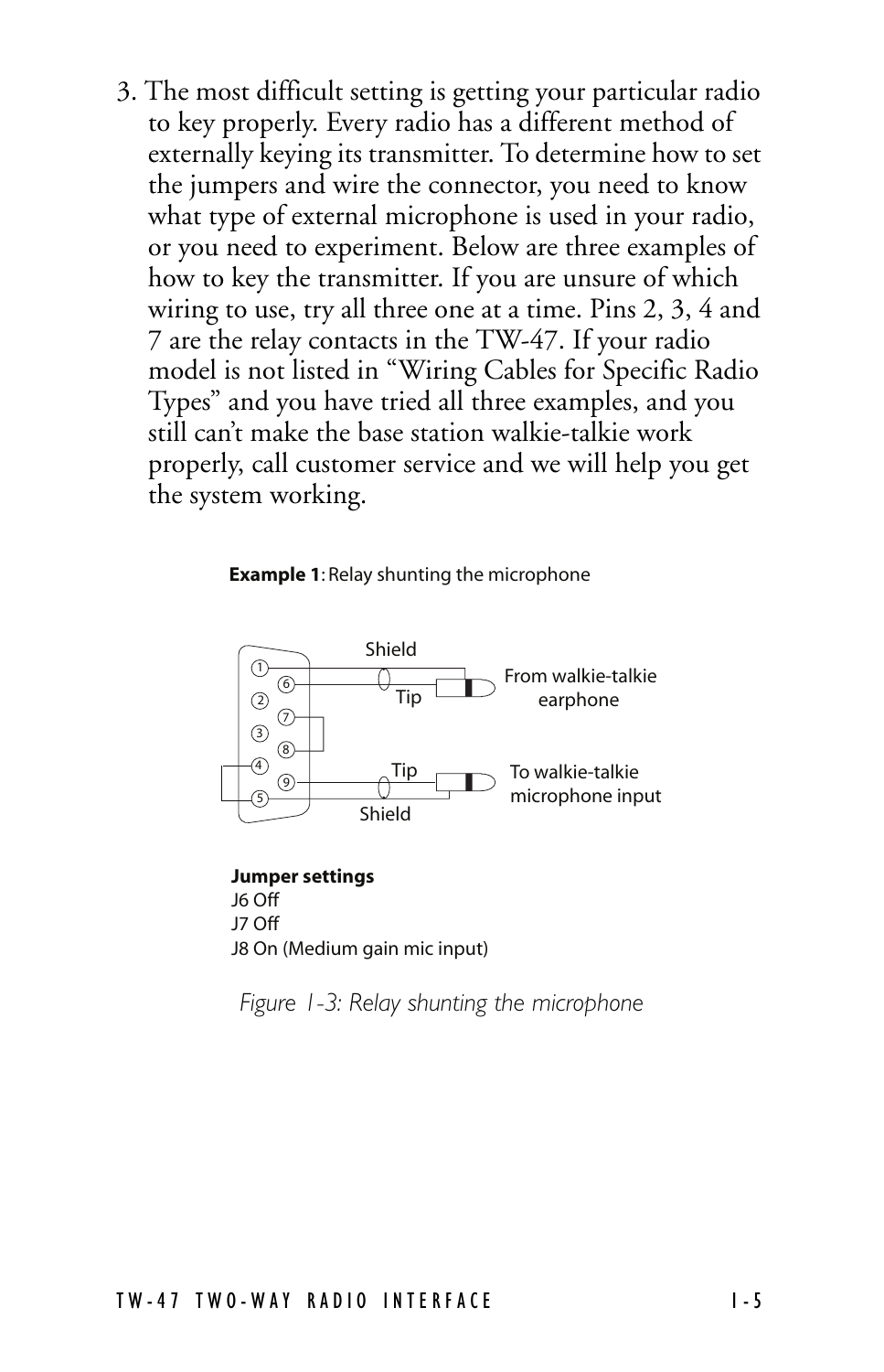**Example 2**: Relay in series with the microphone



**Jumper settings** J6 On (DC path for mic) J7 Off J8 On (Medium gain mic input)

*Figure 1-4: Relay in series with the microphone*

**Example 1**: Relay across the sleeves of the microphone and earphone connectors



**Jumper settings** J6 On (DC path for mic) J7 Off J8 On (Medium gain mic input)

*Figure 1-5: Relay across the sleeves of the mic and earphone connectors*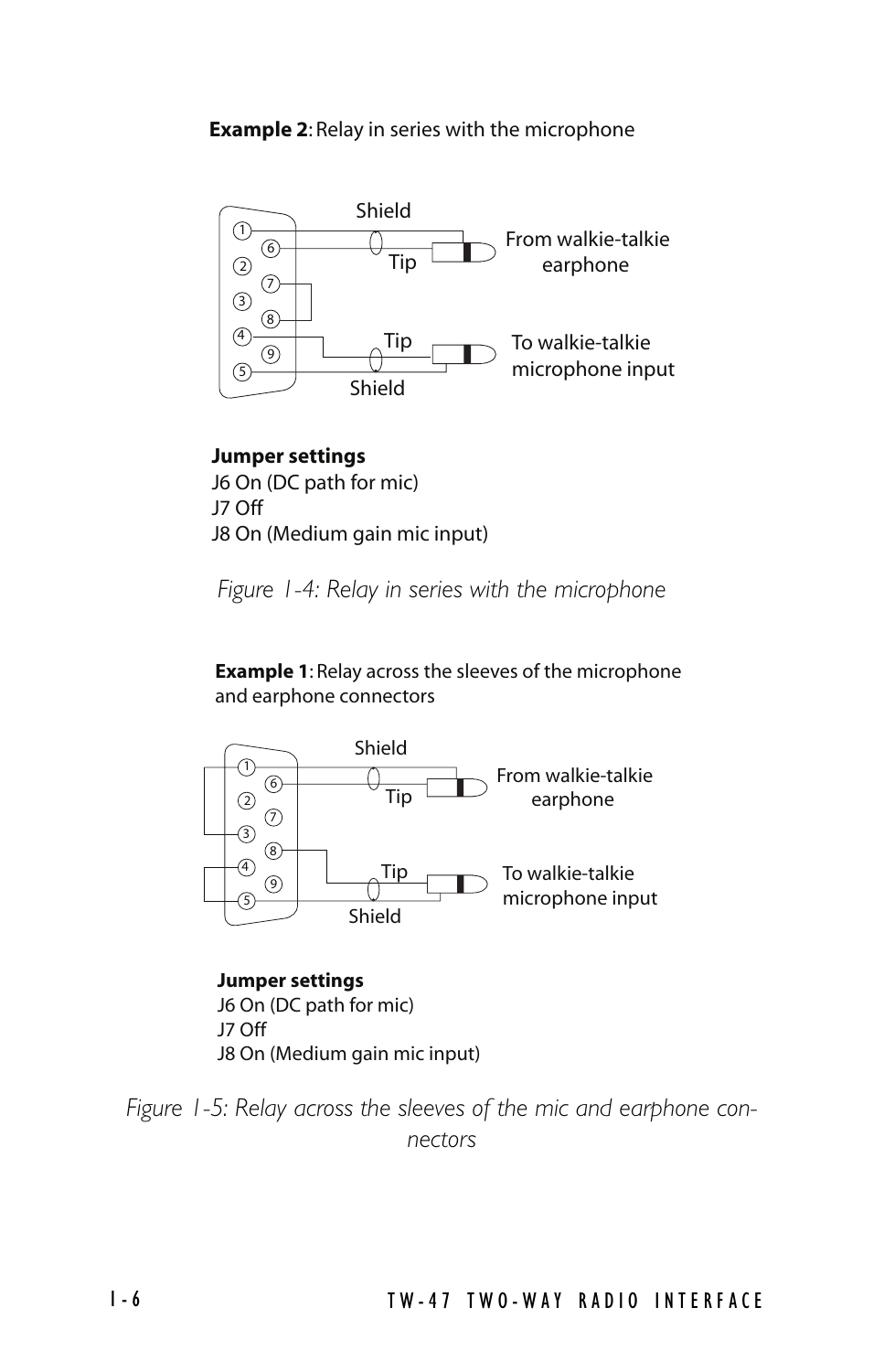# <span id="page-14-0"></span>**OPTION SETTINGS**

Internal switches select the intercom line interface of the TW-47. To access the switches, remove the four screws retaining the top cover and remove it. The switches are located on the PCB on the right hand side of the unit. The switch handles are easily accessible. The settings are as follows:

- When the Intercom Compatibility Switch is set to Clear-Com (C-C), intercom audio is on pin 3 of the XLR connector. The DC level call signal is sensed on this pin. In this position, the TW intercom channel switch setting has no effect.
- When the Intercom Compatibility Switch is set to TW, the intercom audio XLR pin connection is determined by the TW intercom channel switch. The call signal is sensed as a 20 KHz signal on the selected intercom audio pin.
- When the TW Intercom Channel Switch is set to pin 2, intercom audio is on pin 2 (channel A) of the XLR connector, and when the TW intercom channel switch is set to pin 3, intercom audio is on pin 3 (channel B) of the XLR connector.

The [Figure 1-6 on page 1-8](#page-15-1) shows the location of the jumpers and switches on the printed circuit board.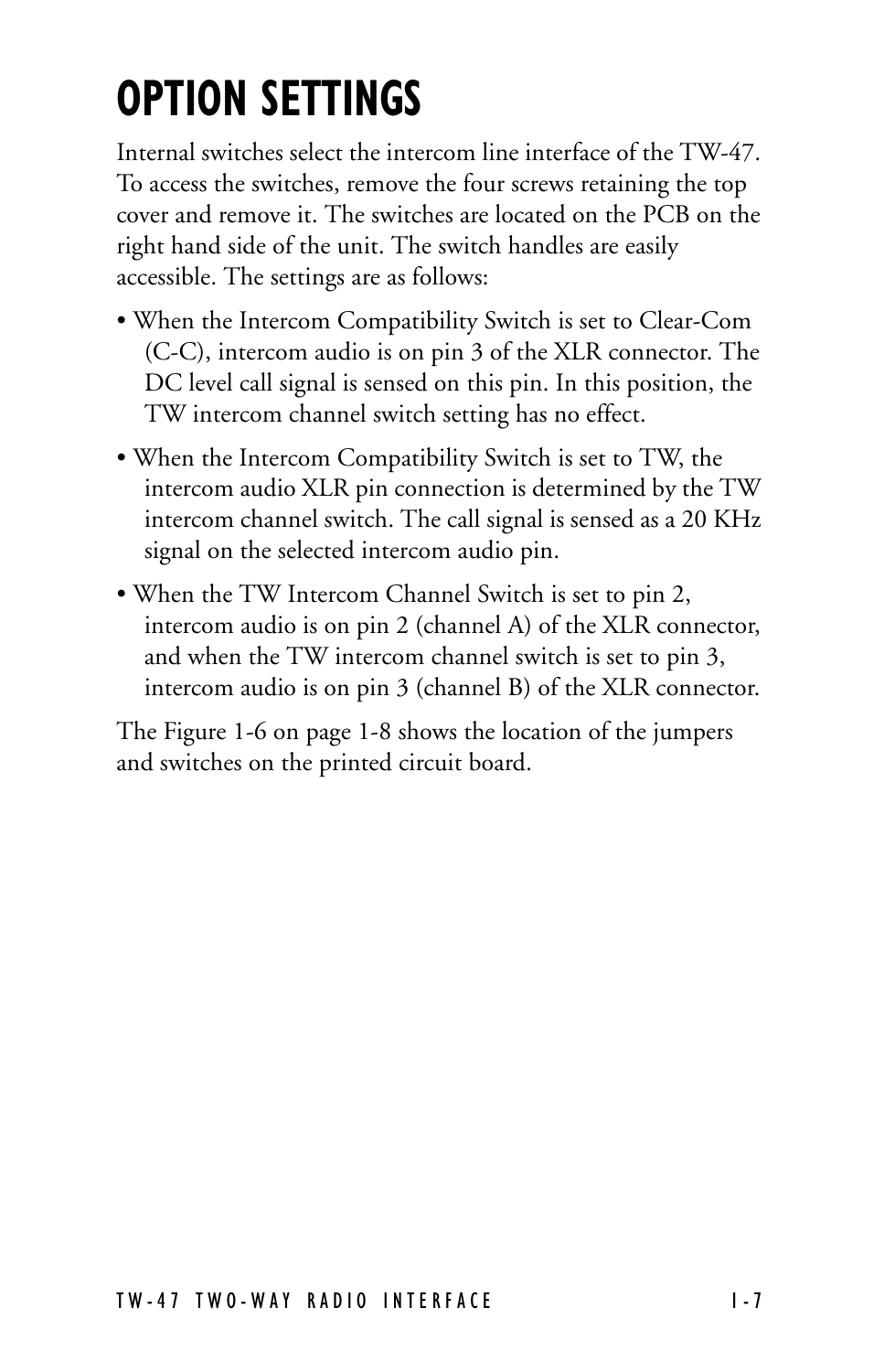

<span id="page-15-1"></span>*Figure 1-6: Location of Switches and Jumpers on Printed Circuit Board*

A jumper is set to ON when the left hand two pins are joined (the default position for J6). A jumper is set to OFF when the right hand two pins are joined (the default position for J7 and J8).

### <span id="page-15-0"></span>OUTPUT LEVEL JUMPERS

Set jumpers J7 or J8 to ON to lower the signal level to the walkietalkie's microphone output. The jumpers change the levels, as follows:

| Jumper J7 & J8 OFF:  | $+11$ dbu to $-20$ dbu |
|----------------------|------------------------|
| Jumper J8 ON:        | $-26$ dbu              |
| Jumper J7 and J8 ON: | $-30$ dbu to $-57$ dbu |

In general, set jumper J8 to ON for most low-level mics (for example, electrets). Set both jumpers J7 and J8 to ON to further reduce the input level of dynamic-type mics.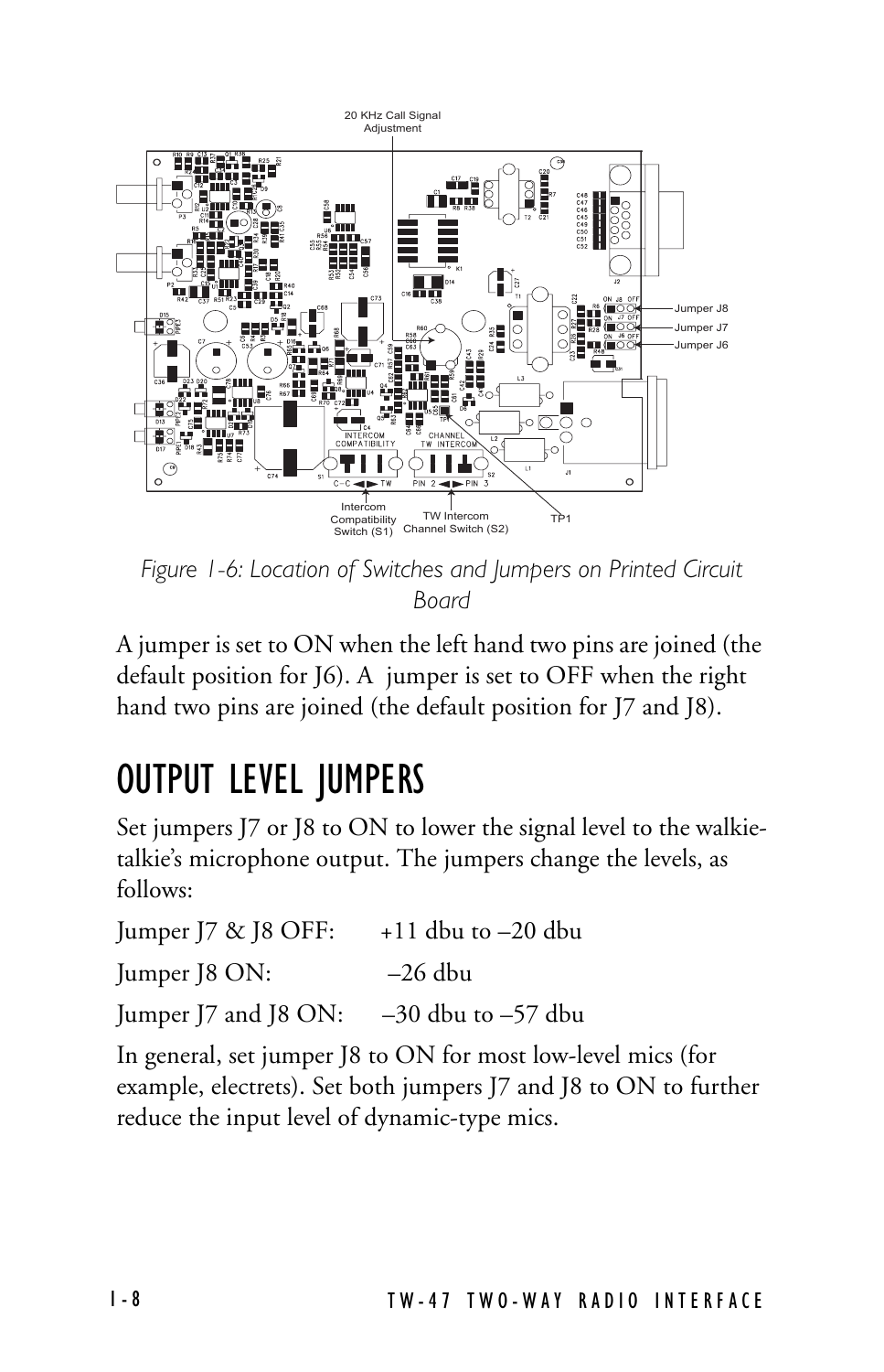### <span id="page-16-0"></span>TRANSMIT KEY JUMPER

For some walkie-talkies or two-way radios, a dedicated power path may be needed to activate their transmit function. If so, set jumper J6 to ON.

### <span id="page-16-1"></span>CALL SIGNAL FREQUENCY ADJUST

The 20 KHz call signal detector is calibrated at the factory and should not require further adjustment. If it becomes necessary to correct the frequency adjustment for any reason, this can be done by adjusting the internal potentiometer. Refer to [Figure 1-6](#page-15-1) for location of the potentiometer.

The adjustment is performed by measuring the frequency at TP1 and adjusting the pot until the frequency is 20 KHz. If the adjustment must be performed without instruments, connect the TW-47 to a TW intercom and repeatedly assert a call signal. Adjust the pot until the red *transmit on* light on the front panel accurately tracks the call signal.

## <span id="page-16-2"></span>**CHECK OUT AND OPERATION OF THE TW-47 SYSTEM**

After you have made the appropriate custom cable and connected the TW-47 to the wired main and wireless base stations, it is now time to check that everything is working properly.

- 1. Turn on the base station radio and the remote radio. Make sure you have fresh or fully charged batteries. With the external jacks on the base station removed, make sure the radios are communicating with each other.
- 2. Set the base station volume control to approximately half volume. Have one person listen on the intercom and have another person talk on the remote walkie-talkie. You should now be able to communicate from the remote station walkie-talkie through the base station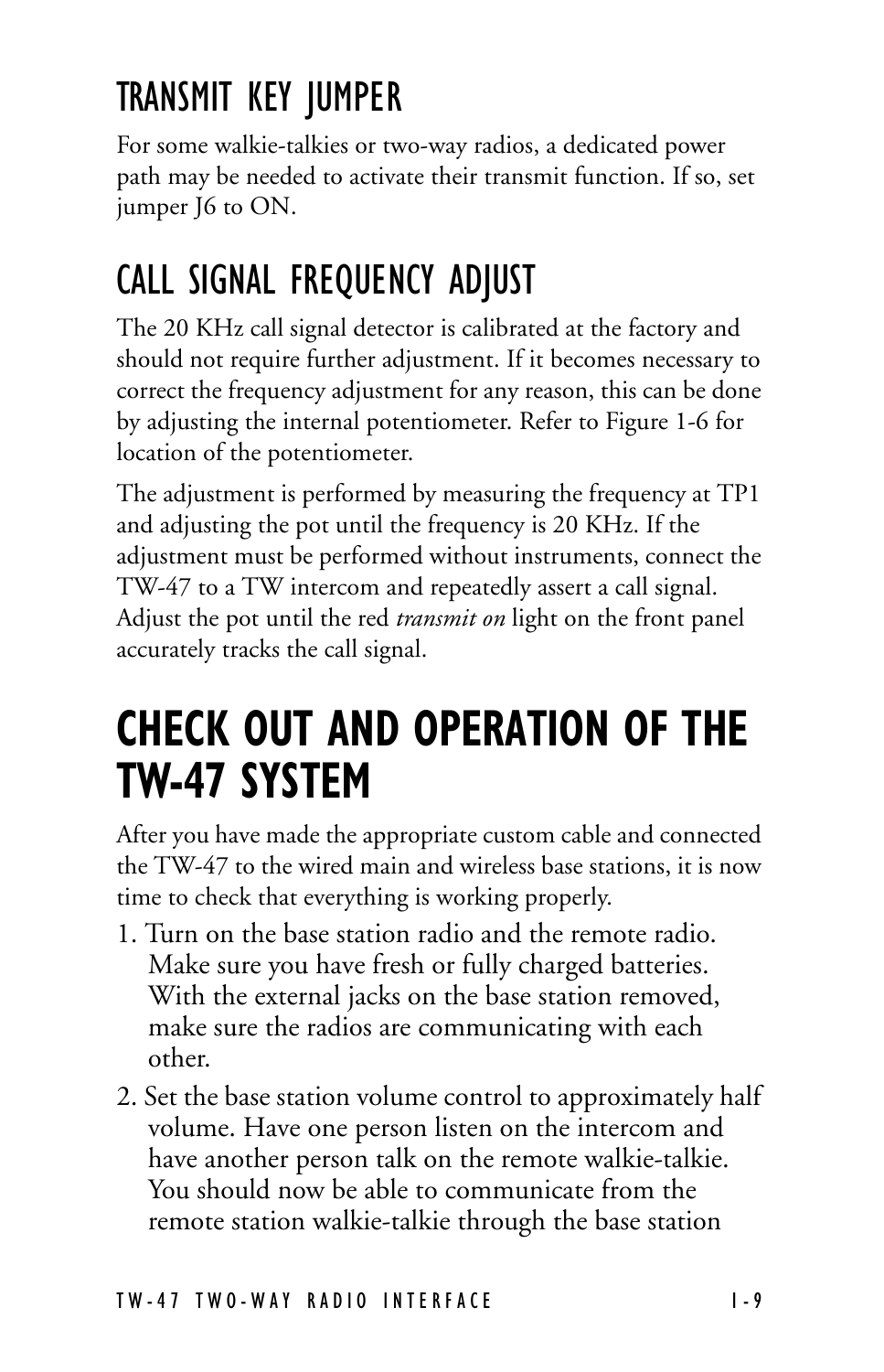into the intercom system. Observe the audio level indicators on the TW-47. While speaking on the remote walkie-talkie the green LED should be flashing with some occasional flashes of the red LED. If this is not the case adjust the volume control on the base walkie-talkie to get the desired indication.

- 3. CHECKING OUT THE BASE STATION TRANSMITTER: From the main station or remote station, turn on the talk button for the channel that the TW-47 is connected to. Press and hold the call button while speaking. Note the *transmit on* light on the TW-47 should illuminate and the transmit indicator on the base station radio (if any) should also illuminate. At this point you should be communicating from the intercom system to the remote station walkie-talkie. The transmit level control on the front panel of the TW-47 adjusts the volume to the remote station walkie-talkie. Adjust this level if necessary. Release the call button.
- 4. Remember that communication to the remote walkietalkie is "push-to-talk." You must release the call button to receive communications from the remote walkietalkies.
- 5. Certain Clear-Com stations can be set up so that the call signalling can be activated automatically when the "talk" button is pressed ("call-on-talk"). If this feature is available on your model of intercom station, set it, but make sure that the latching feature of the "talk" button is disabled ("latch disable.")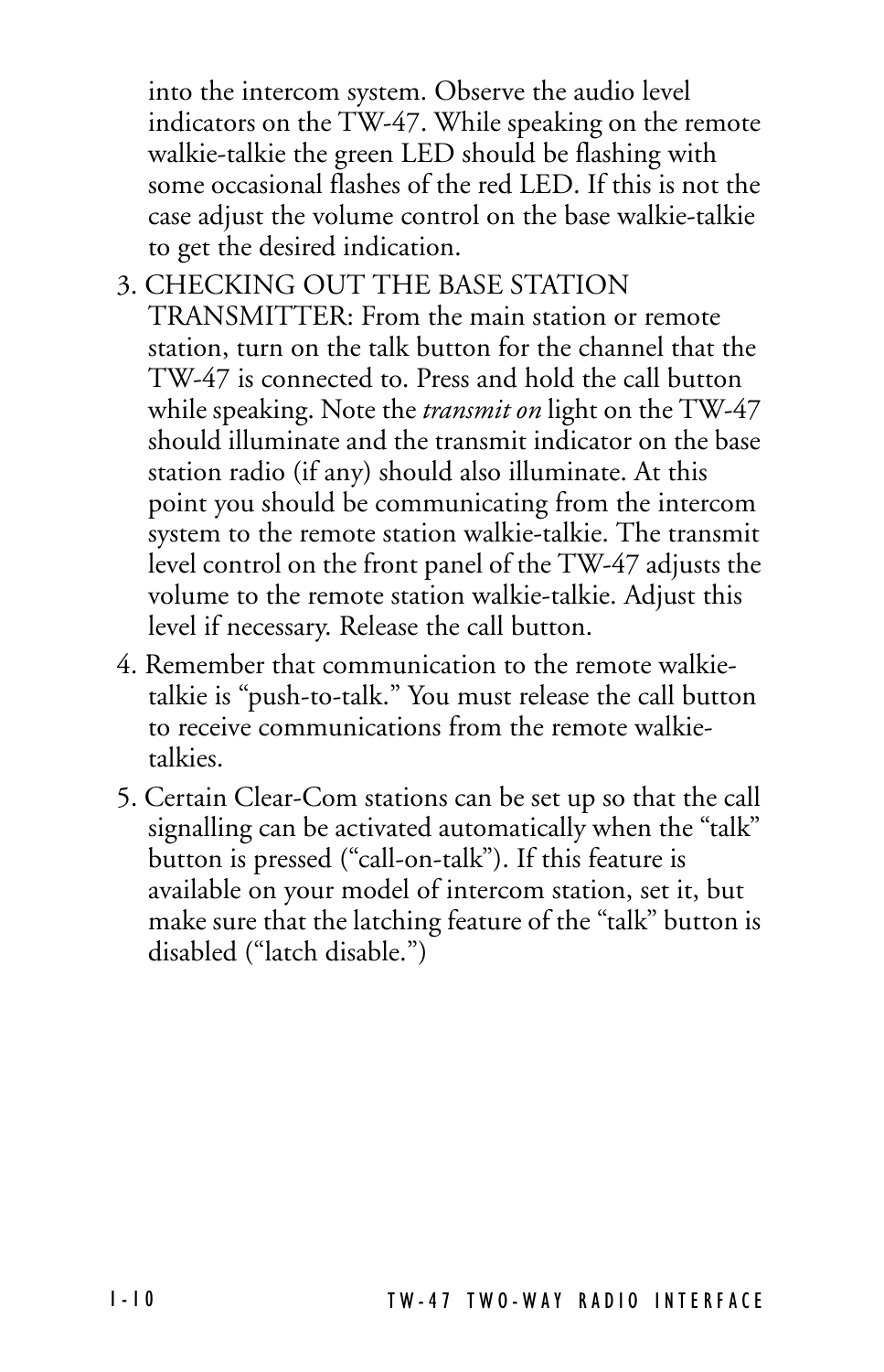## <span id="page-18-0"></span>**TW-47 FRONT PANEL CONTROLS AND LIGHTS**



*Figure 1-7: Front View of TW-47*

- 1. **RECEIVE LEVEL ADJUST**. Use to adjust the receive level of the base station two-way radio when there is no external volume control on the base station radio. *CAUTION:* The receive level is set at the factory and should be adjusted only if the remote radio does not have its own volume adjustment. The default is 12 o'clock (1/2 rotation).
- 2. **TRANSMIT LEVEL ADJUST.** Use *transmit level adjust* to set the level of the intercom's audio as heard at the remote station walkie-talkie.
- 3. **TRANSMIT ON LIGHT**. The light illuminates when a call signal is being sent from the intercom system.
- 4. **AUDIO LEVEL LIGHTS**. Red and green lights indicate the audio level in the intercom system. Use these indicators to adjust the volume control on the base station walkie-talkie to match the wired intercom levels. The red light illuminates when the signal is too high. Note that proper intercom levels cause the red light to illuminate about 10 percent of the time.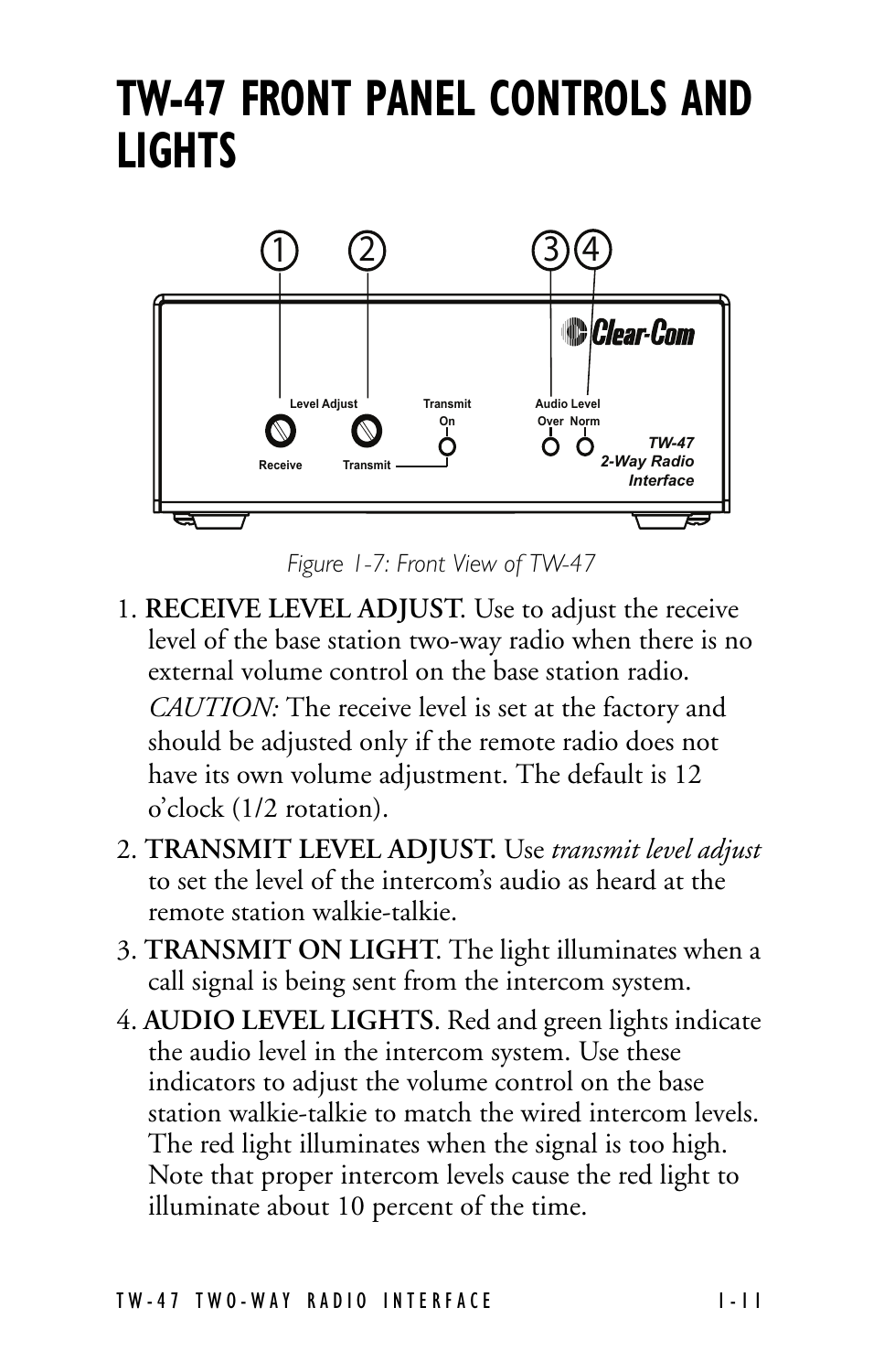## <span id="page-19-0"></span>**REAR PANEL OF TW-47**



*Figure 1-8: Rear View of TW-47*

- 5. **INTERCOM LINE CONNECTOR.** Use the three-pin female XLR connector on the TW-47's back panel to connect the unit to the intercom channel. As with other Clear-Com remote stations, power is provided through the cable.
- 6. **TWO-WAY RADIO CONNECTOR**. Use the DB-9F connector to connect the TW-47 to the base-station radio.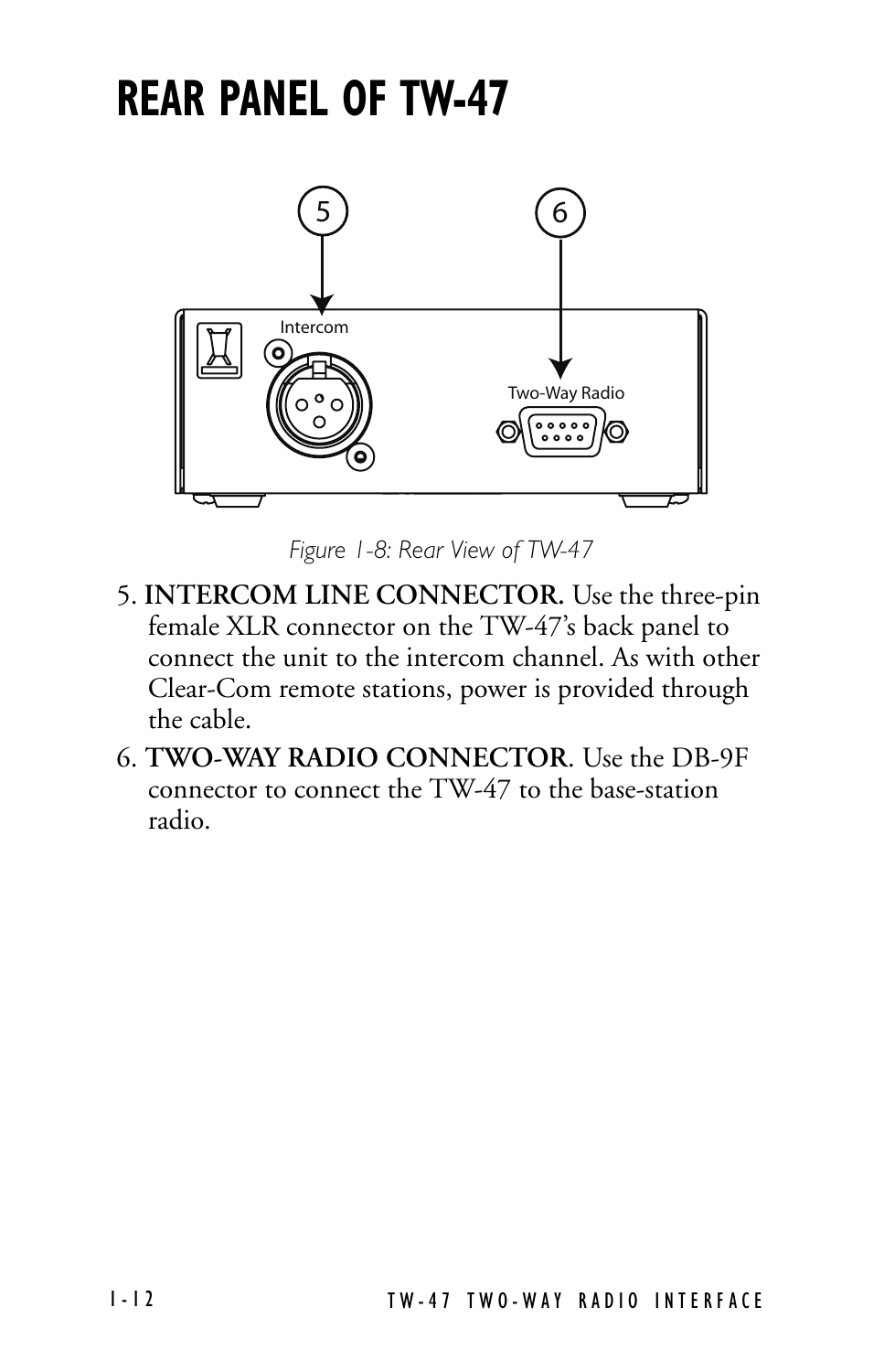# <span id="page-20-0"></span>2 INSTALLATION

## <span id="page-20-1"></span>**WIRING CABLES FOR SPECIFIC RADIO TYPES**

Use the following information to wire cables and set jumpers for specific radios.

#### <span id="page-20-2"></span>FOR MOTOROLA: RADIUS, GP300, SP-50, AND SPORT 7X

Set jumpers to the following positions: J6, off; J7, on; J8, on.

Use the example in [Figure 2-1 on page 2-1](#page-20-4).

To get a molded connector, order Motorola Part#HMN 9787DR headset with swivel boom mic with clamp.



<span id="page-20-4"></span>

*Figure 2-1: Motorola Radios*

### <span id="page-20-3"></span>FOR YAESU: FT-411, 811, 911; FT-415, 815; FT-530; FT-416, 816; FT-11R, 41R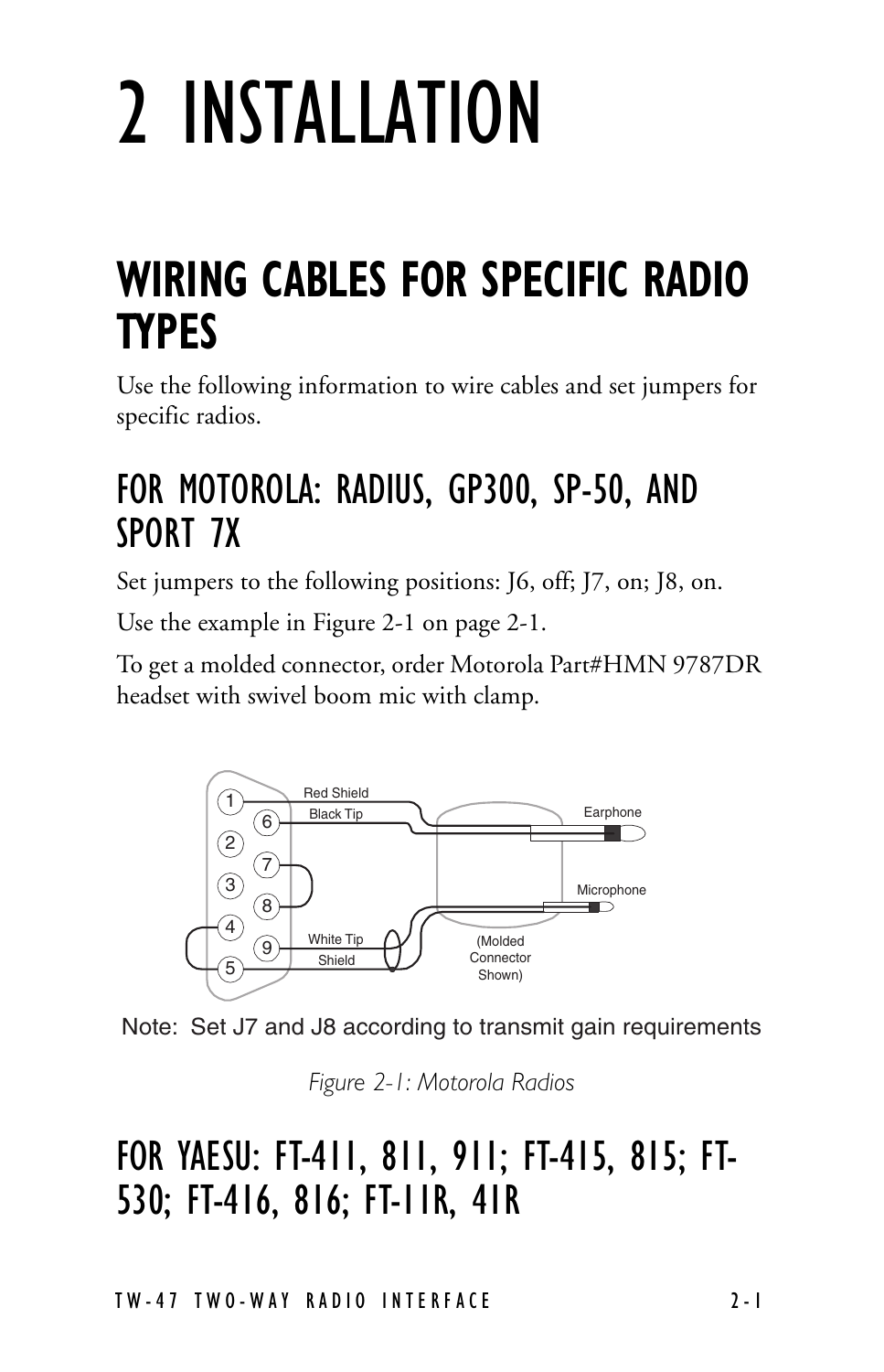Set jumpers to the following positions: J6, on; J7. off; J8, on.

To get a molded connector, order YAESU Part# MH-32 A2B speaker microphone.



Note: Set J7 and J8 according to transmit gain requirements.

*Figure 2-2: Yaesu Radios*

#### <span id="page-21-0"></span>FOR UNIDEN: MODEL SPH; MOTOROLA: RADIUS P-50

Set jumpers to the following positions: J6, on; J7, on; J8, on.





*Figure 2-3: Uniden & Motorola Radios*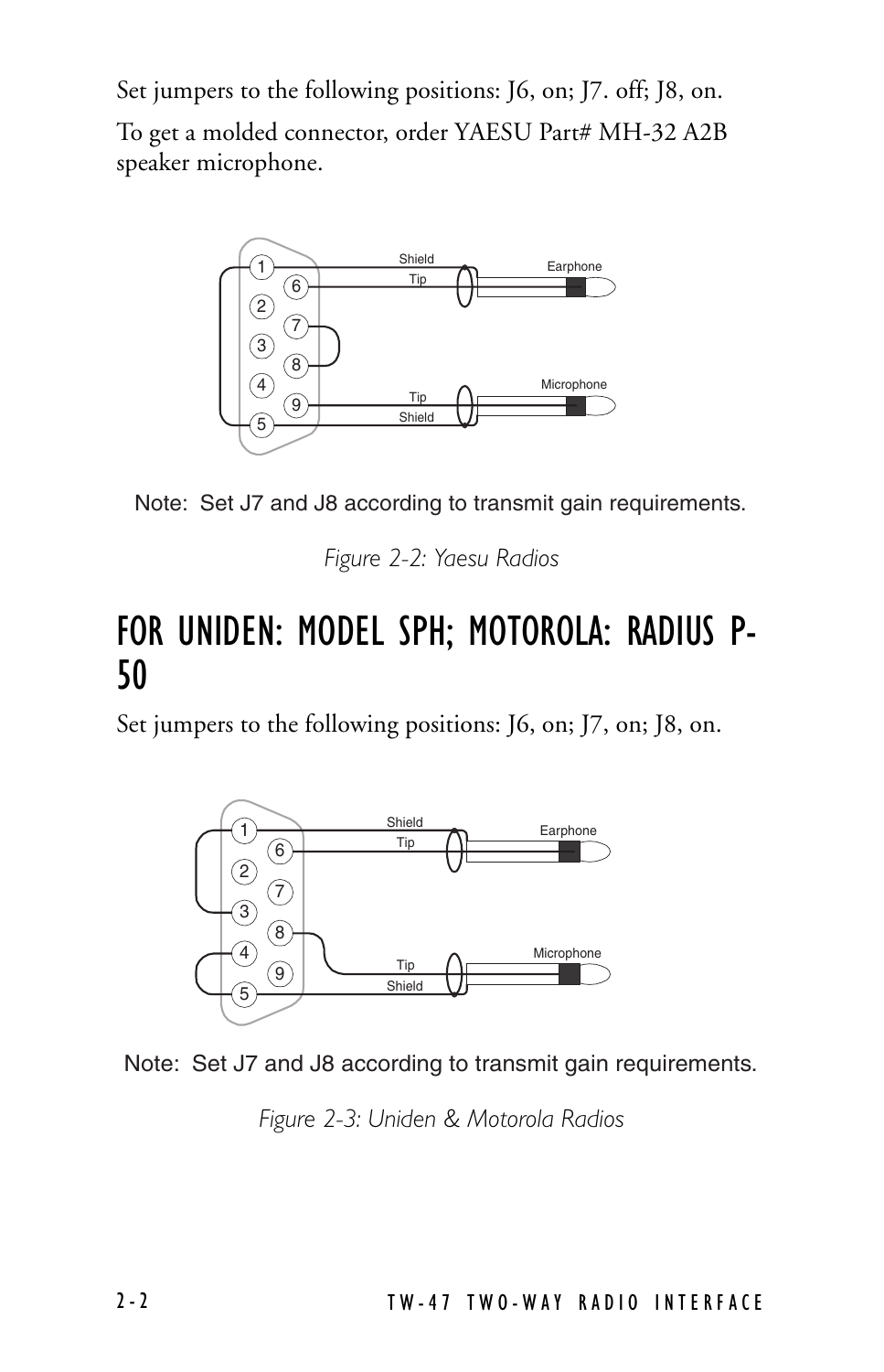# <span id="page-22-0"></span>3 SPECIFICATIONS

## <span id="page-22-1"></span>**TW-47 TECHNICAL SPECIFICATIONS**

dBu is an absolute measurement. 0 dBu is referenced to 0.775 volts RMS

#### <span id="page-22-2"></span>RADIO TO PARTY LINE

#### LINE CHARACTERISTICS

| <b>Frequency Response</b> | $200-20KHz \pm 3dB$       |
|---------------------------|---------------------------|
| Max Gain                  | $>=-5dBu$                 |
| Distortion                | $\epsilon = 0.3\%$        |
| Noise                     | <=-70dBu                  |
| Max Level Before Clipping | $>=+17dBu$                |
| Green LED Threshold       | $-22dBu \pm 3dB$          |
| Red LED Threshold         | $-16dBu \pm 3dB$          |
| Input Impedance:          | $400\Omega \pm 100\Omega$ |
|                           |                           |

#### <span id="page-22-3"></span>PARTY LINE TO RADIO

#### LINE CHARACTERISTICS

| 200-8KHz ± 3dB     |
|--------------------|
| $-12dBu \pm 3dB$   |
| $+2dBu \pm 3dB$    |
| $+27dBu \pm 3dB$   |
| $\epsilon = 0.3\%$ |
| $\epsilon$ =-50dBu |
| $>=0dBu$           |
|                    |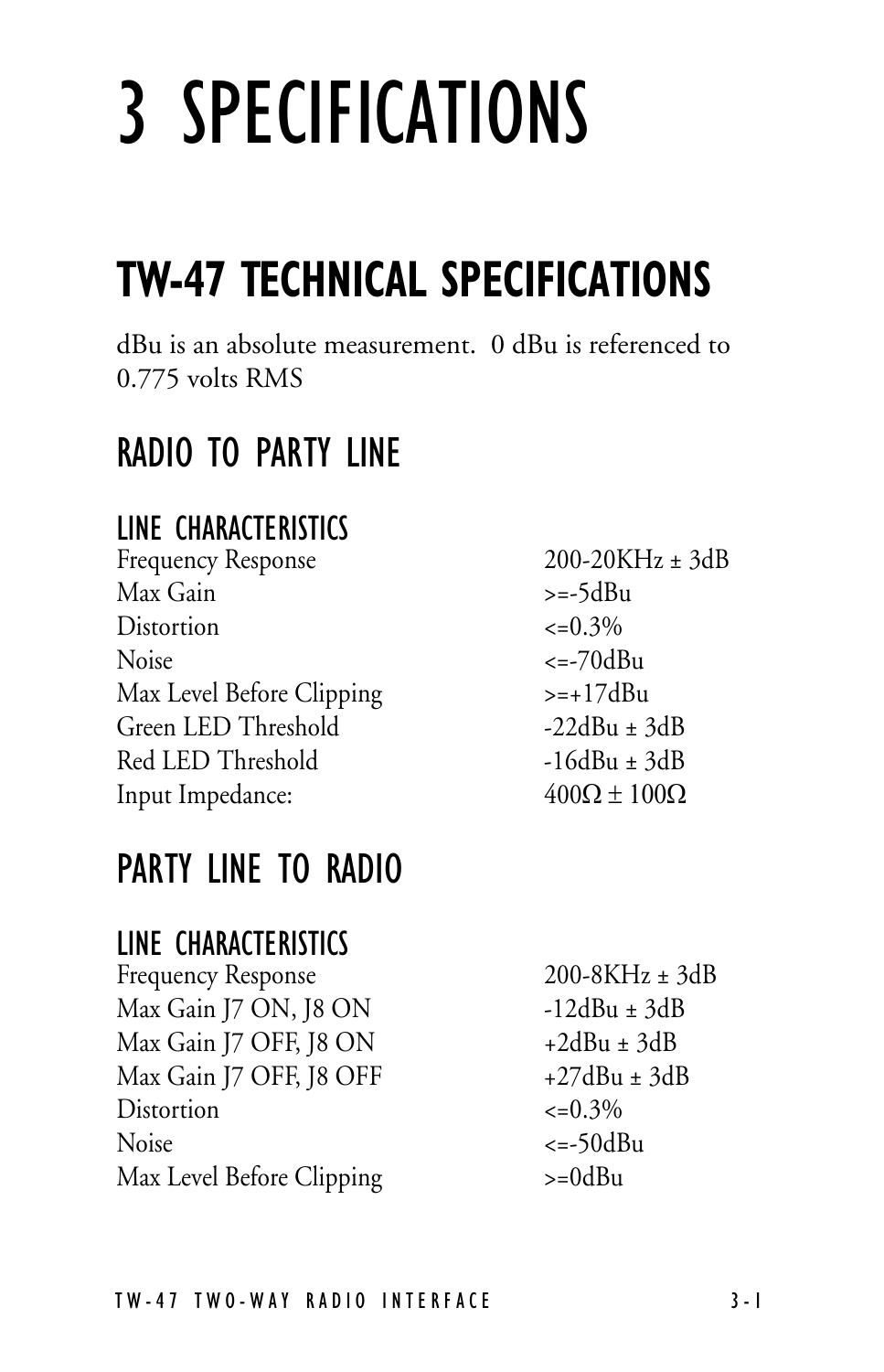| Power Requirements<br>Input Voltage Range<br>Quiescent Current<br>Current with Audio<br>Current with Call                              | 20-30VDC<br>$\epsilon = 40$ mA<br>$\epsilon = 50$ mA<br>$\epsilon = 60$ mA    |
|----------------------------------------------------------------------------------------------------------------------------------------|-------------------------------------------------------------------------------|
| <b>Rear Panel Connectors</b><br>Rear panel:                                                                                            | (1) XLR3F<br>$(1)$ DB-9F                                                      |
| Front Panel Controls and Indicators<br>Transmit<br>Audio Level Hi<br>Audio Level Norm<br>Receive Level Adjust<br>Transmit Level Adjust | $(1)$ Red LED<br>(1) Red LED<br>$(1)$ Green LED<br>(1) Control<br>(1) Control |
| <b>Dimensions</b><br>6.4"D<br>$163$ mm $)$                                                                                             | 1.8"H x 3.95"W x<br>$(46 \text{ mm} \times 100 \text{ mm} \times$             |
| Weight                                                                                                                                 | 1 lb. $4$ oz. $(0.6 \text{ kg})$                                              |

#### Notice About Specifications

While Clear-Com makes every attempt to maintain the accuracy of the information contained in its product manuals, that information is subject to change without notice. Performance specifications included in this manual are design-center specifications and are included for customer guidance and to facilitate system installation. Actual operating performance may vary.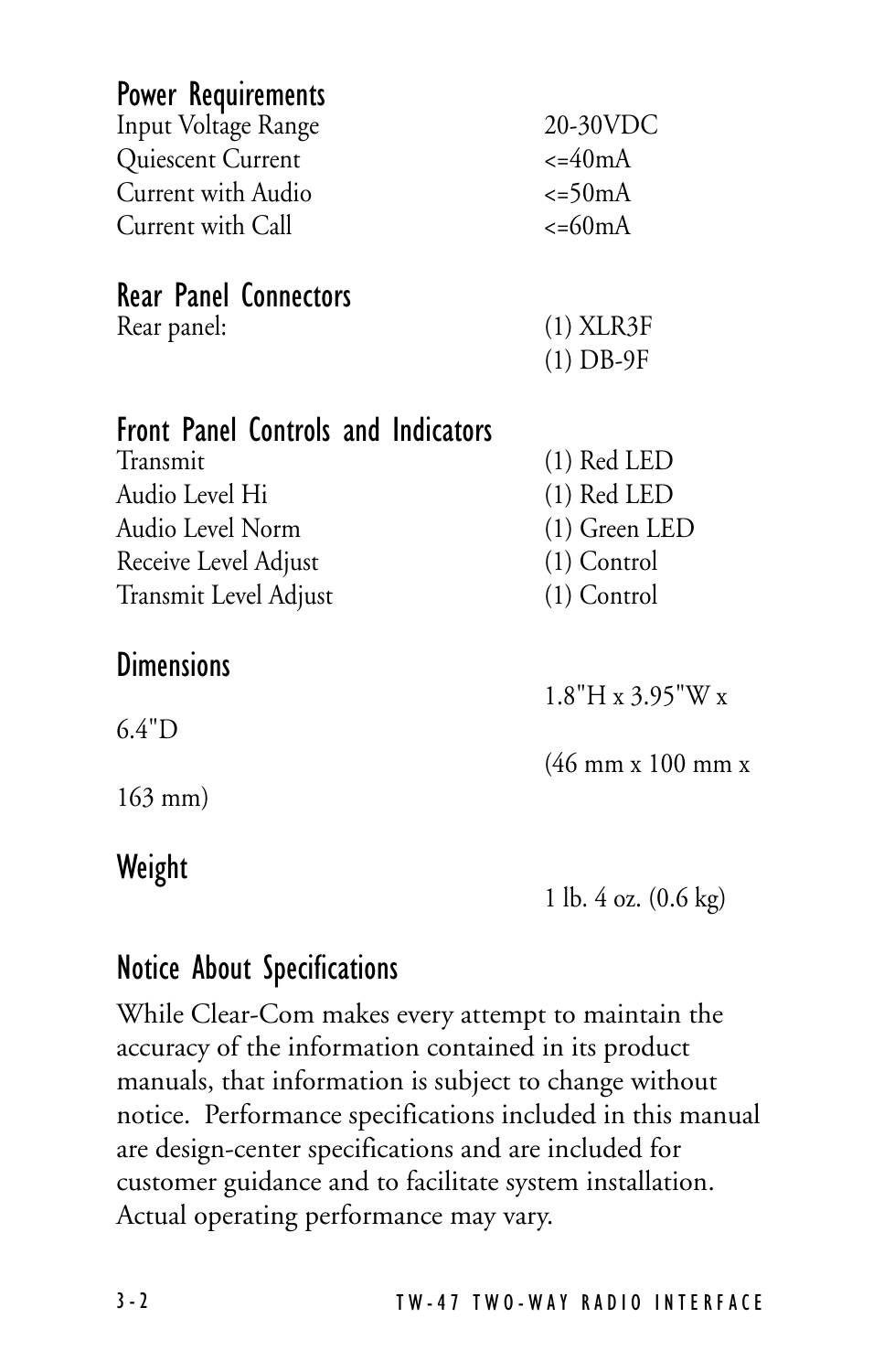# <span id="page-24-0"></span>LIMITED WARRANTY

Vitec Group Communications (VGC) warrants that at the time of purchase, the equipment supplied complies with any specification in the order confirmation when used under normal conditions, and is free from defects in workmanship and materials during the warranty period.

During the warranty period VGC, or any service company authorized by VGC, will in a commercially reasonable time remedy defects in materials, design, and workmanship free of charge by repairing, or should VGC in its discretion deem it necessary, replacing the product in accordance with this limited warranty. In no event will VGC be responsible for incidental, consequential, or special loss or damage, however caused.

Return Material Authorization (RMA) numbers are required for all returns.

Both warranty and non-warranty repairs are available.

## <span id="page-24-1"></span>**WARRANTY PERIOD**

The product may consist of several parts, each covered by a different warranty period. The warranty periods are:

- Cables, accessories, components, and consumable items have a limited warranty of 90 days.
- Headsets, handsets, microphones, and spare parts have a limited warranty of one year.
- UHF wireless IFB products have a limited warranty of one year.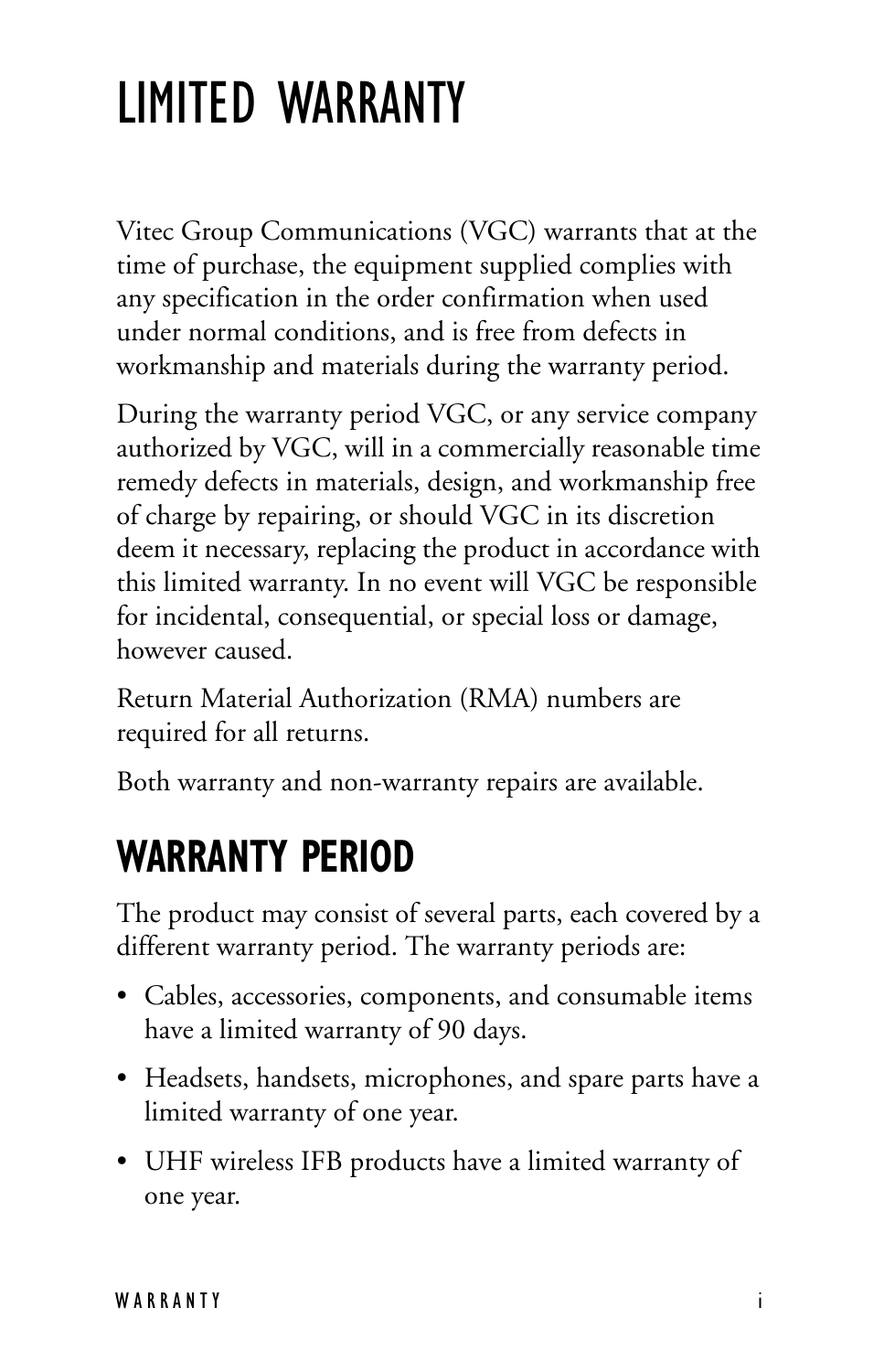- UHF wireless intercom systems have a limited warranty of three years.
- All other Clear-Com and Drake brand systems and products, including beltpacks, have a limited warranty of two years.

The warranty starts at the time of the product's original purchase. The warranty start date for contracts which include installation and commissioning will commence from the earlier of date of the Site Acceptance Test or three months from purchase.

## <span id="page-25-0"></span>**TECHNICAL SUPPORT**

To ensure complete and timely support to its customers, VGC's User Support Center is staffed by qualified technical personnel. Telephone and email technical support is offered worldwide by the User Support Center.

The User Support Center is available to VGC's customers during the full course of their warranty period.

Instructions for reaching VGC's User Support Centers are given below.

**Telephone for Europe, Middle East and Africa:** +49 40 6688 4040 or +44 1223 815000

**Telephone for the Americas and Asia:** +1 510 337 6600

**Email:** vitec.support@AVC.de

Once the standard warranty period has expired, the User Support Center will continue to provide telephone support if you have purchased an Extended Warranty.

For latest contact information please refer to the Service and Support section at www.clearcom.com.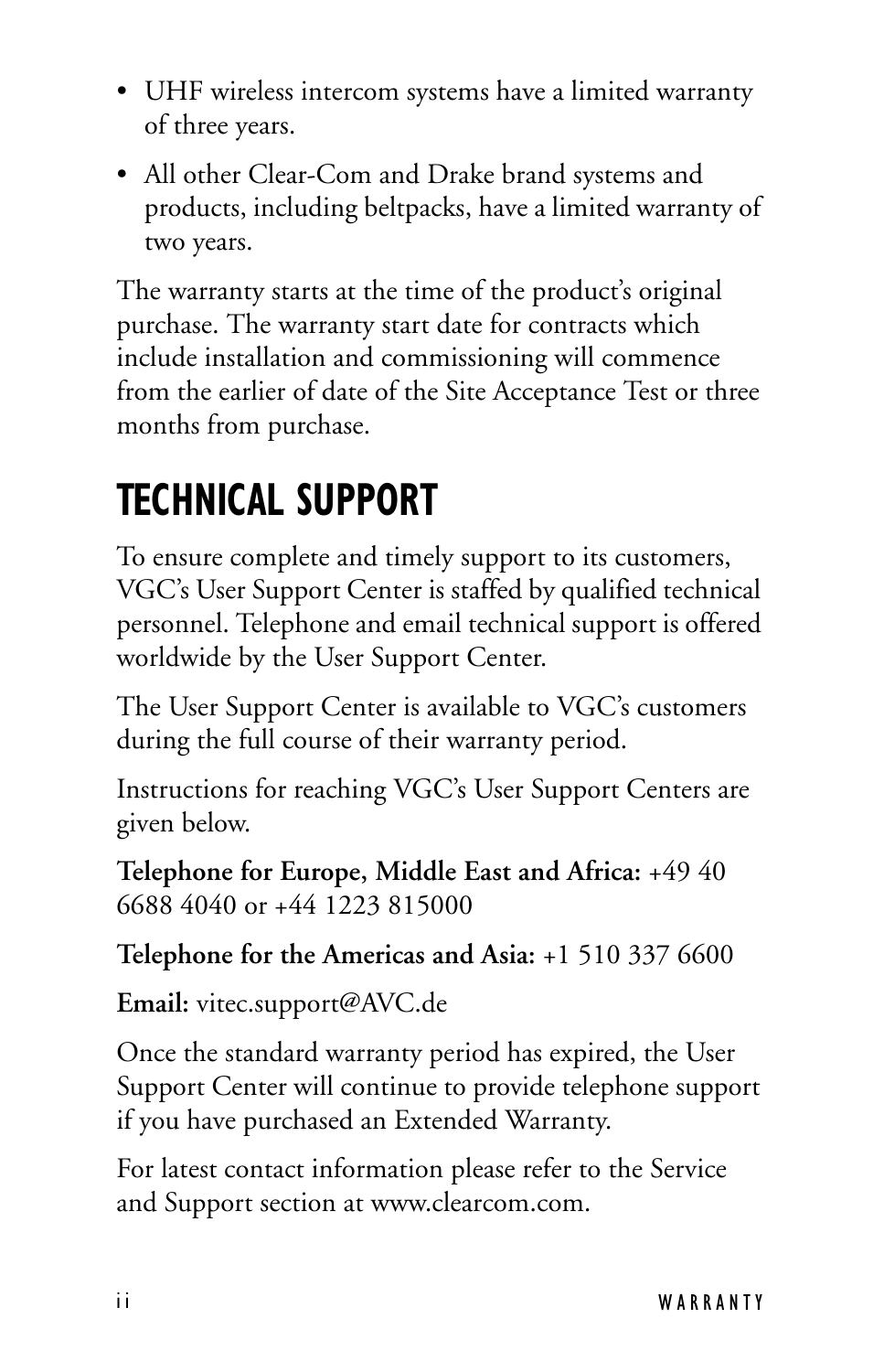## <span id="page-26-0"></span>**WARRANTY REPAIRS AND RETURNS**

Before returning equipment for repair, contact a User Support Center to obtain a Return Material Authorization (RMA). VGC representatives will give you instructions and addresses for returning your equipment. You must ship the equipment at your expense, and the support center will return the equipment at VGC's expense.

For out-of-box failures, use the following contact information:

#### **Europe, Middle East and Africa**

Tel: +44 1223 815000 Email: customerservicesEMEA@vitecgroup.com

#### **North America, Canada, Mexico, Caribbean & US Military**

Tel: +1 510 337 6600 Email: customerservicesUS@vitecgroup.com

#### **Asia Pacific & South America**

Tel: +1 510 337 6600 Email: customerservicesAPAC@vitecgroup.com

VGC has the right to inspect the equipment and/or installation or relevant packaging.

For latest contact information please refer to the Service and Support section at www.clearcom.com.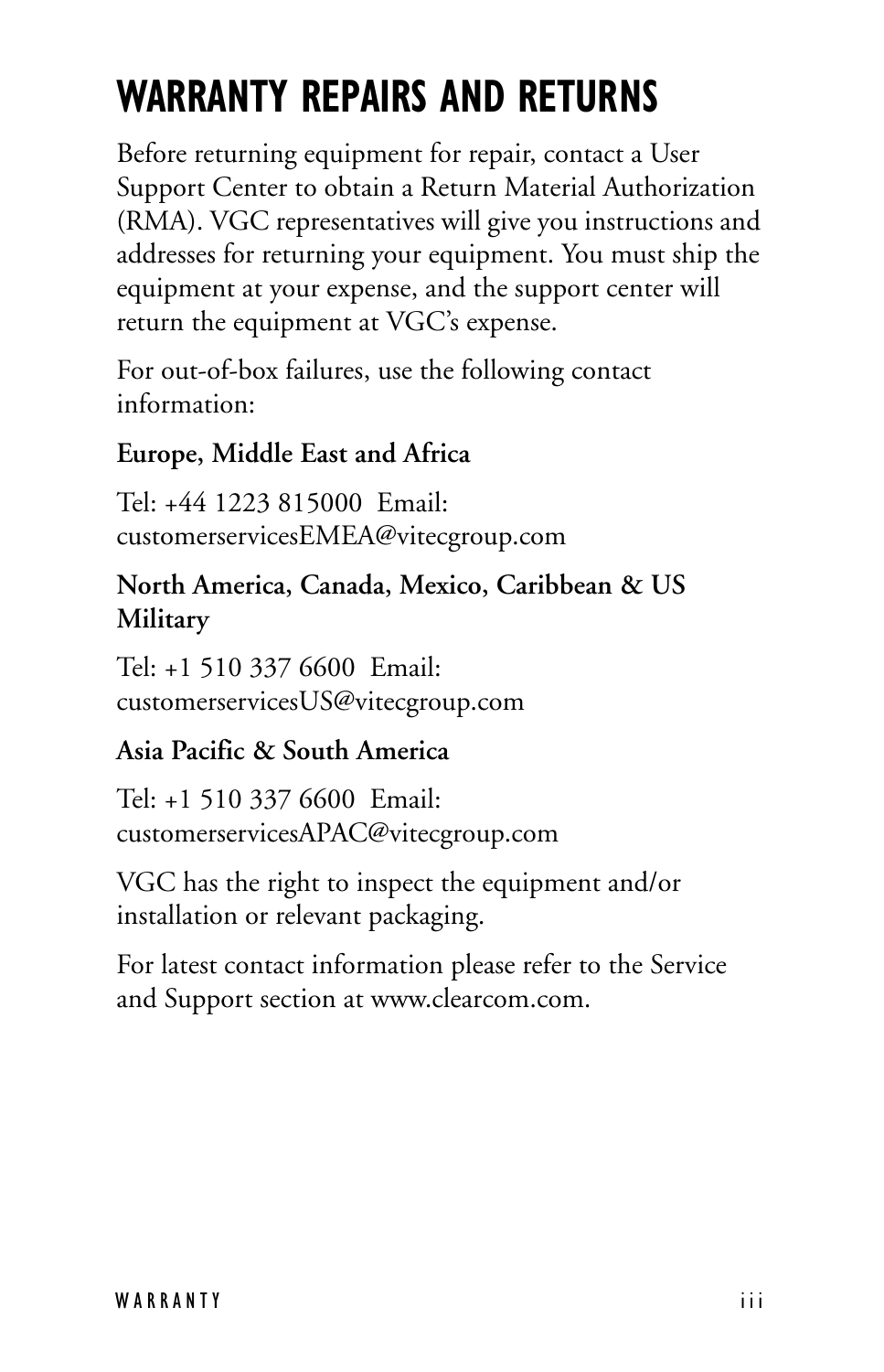## <span id="page-27-0"></span>**NON-WARRANTY REPAIRS AND RETURNS**

For items not under warranty, you must obtain an RMA by contacting the User Support Center. VGC representatives will give you instructions and addresses for returning your equipment.

You must pay all charges to have the equipment shipped to the support center and returned to you, in addition to the costs of the repair.

## <span id="page-27-1"></span>**EXTENDED WARRANTY**

You can purchase an extended warranty at the time of purchase or at any time during the first two years of ownership of the product. The purchase of an extended warranty extends to five years the warranty of any product offered with a standard two-year warranty. The total warranty period will not extend beyond five years.

**Note**: VGC does not offer warranty extensions on UHF wireless intercom systems, or on any product with a 1-year or 90-day warranty.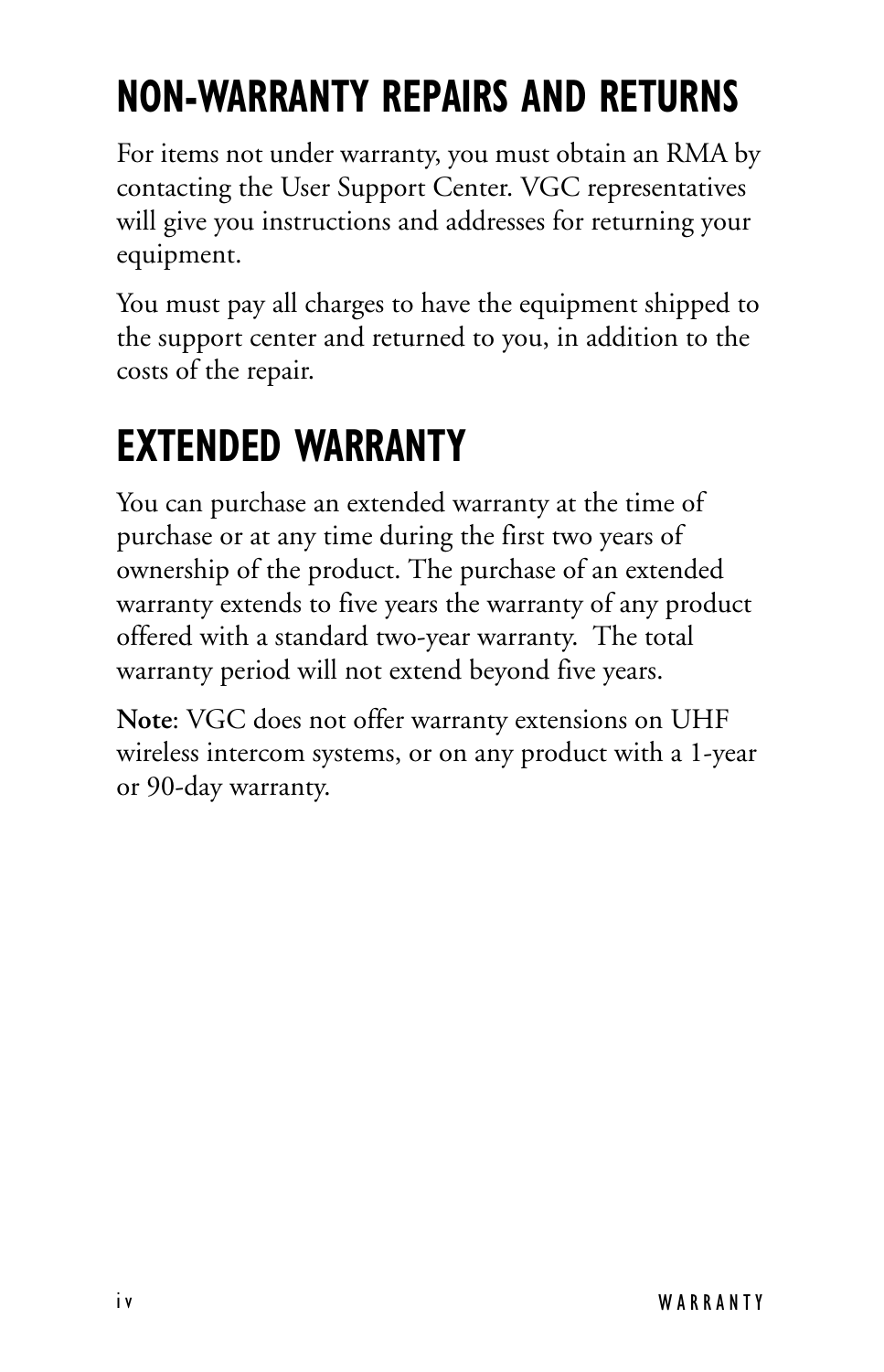## <span id="page-28-0"></span>**LIABILITY**

THE FOREGOING WARRANTY IS VGC'S SOLE AND EXCLUSIVE WARRANTY. THE IMPLIED WARRANTY OF MERCHANTABILITY AND FITNESS FOR A PARTICULAR PURPOSE AND ANY OTHER REQUIRED IMPLIED WARRANTY SHALL EXPIRE AT THE END OF THE WARRANTY PERIOD. THERE ARE NO OTHER WARRANTIES (INCLUDING WITHOUT LIMITATION WARRANTIES FOR CONSUMABLES AND OTHER SUPPLIES) OF ANY NATURE WHATSOEVER, WHETHER ARISING IN CONTRACT, TORT, NEGLIGENCE OF ANY DEGREE, STRICT LIABILITY OR OTHERWISE, WITH RESPECT TO THE PRODUCTS OR ANY PART THEREOF DELIVERED HEREUNDER, OR FOR ANY DAMAGES AND/OR LOSSES (INCLUDING LOSS OF USE, REVENUE, AND/OR PROFITS). SOME STATES DO NOT ALLOW THE EXCLUSION OR LIMITATION OF INCIDENTAL OR CONSEQUENTIAL DAMAGES OR THE LIMITATION ON HOW LONG AN IMPLIED WARRANTY LASTS, SO THE ABOVE LIMITATIONS MAY NOT APPLY TO YOU. IN ANY EVENT, TO THE MAXIMUM EXTENT PERMITTED UNDER APPLICABLE LAW, VGC'S LIABILITY TO CUSTOMER HEREUNDER SHALL NOT UNDER ANY CIRCUMSTANCES EXCEED THE COST OF REPAIRING OR REPLACING ANY PART(S) FOUND TO BE DEFECTIVE WITHIN THE WARRANTY PERIOD AS AFORESAID.